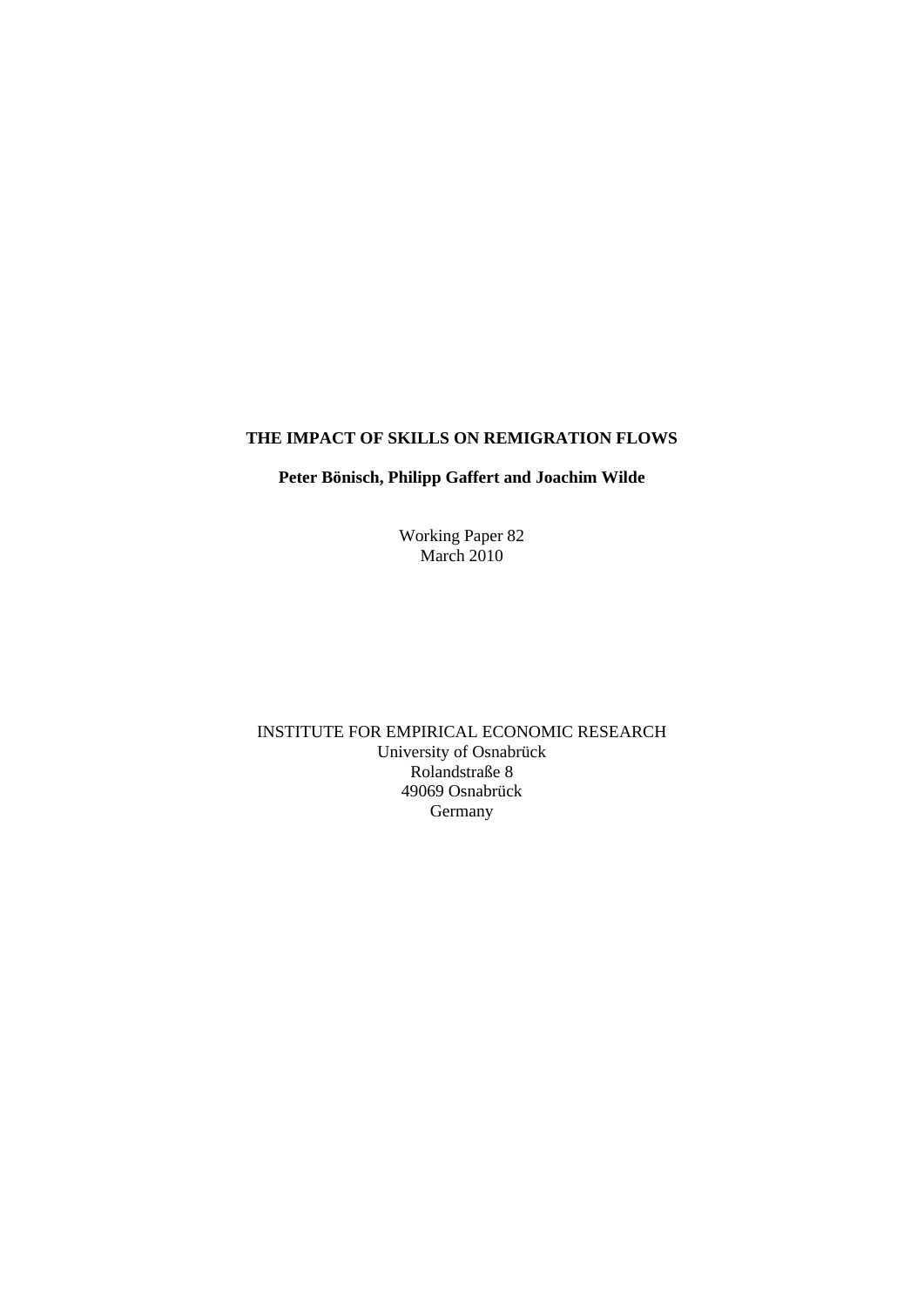# The Impact of Skills on Remigration Flows

**Peter Bönisch**

Martin-Luther-University Halle-Wittenberg peter.boenisch@wiwi.uni-halle.de

#### **Philipp Gaffert**

Martin-Luther-University Halle-Wittenberg philipp.gaffert@web.de

**Joachim Wilde**

University of Osnabrück [joachim.wilde@uni-osnabrueck.de](mailto:joachim.wilde@uni-osnabrueck.de)

#### Abstract

More than ten years after the seminal paper by Borjas and Bratsberg (1996) modeling the impact of skills on remigration the empirical evidence on that theory is still mixed. Our paper is to shed light on that issue. Using the GSOEP we test two hypotheses derived from Borjas and Bratsberg (1996) while allowing for endogeneity of host country specific capital. Our results give strong support for their theory. Additionally a sensitivity analysis shows that the insignificance of education in previous studies is due to the test design conducted and cannot be interpreted as falsification of Borjas' and Bratsberg's (1996) theory.

JEL classification: J24, F22

Keywords: return migration, selective return migration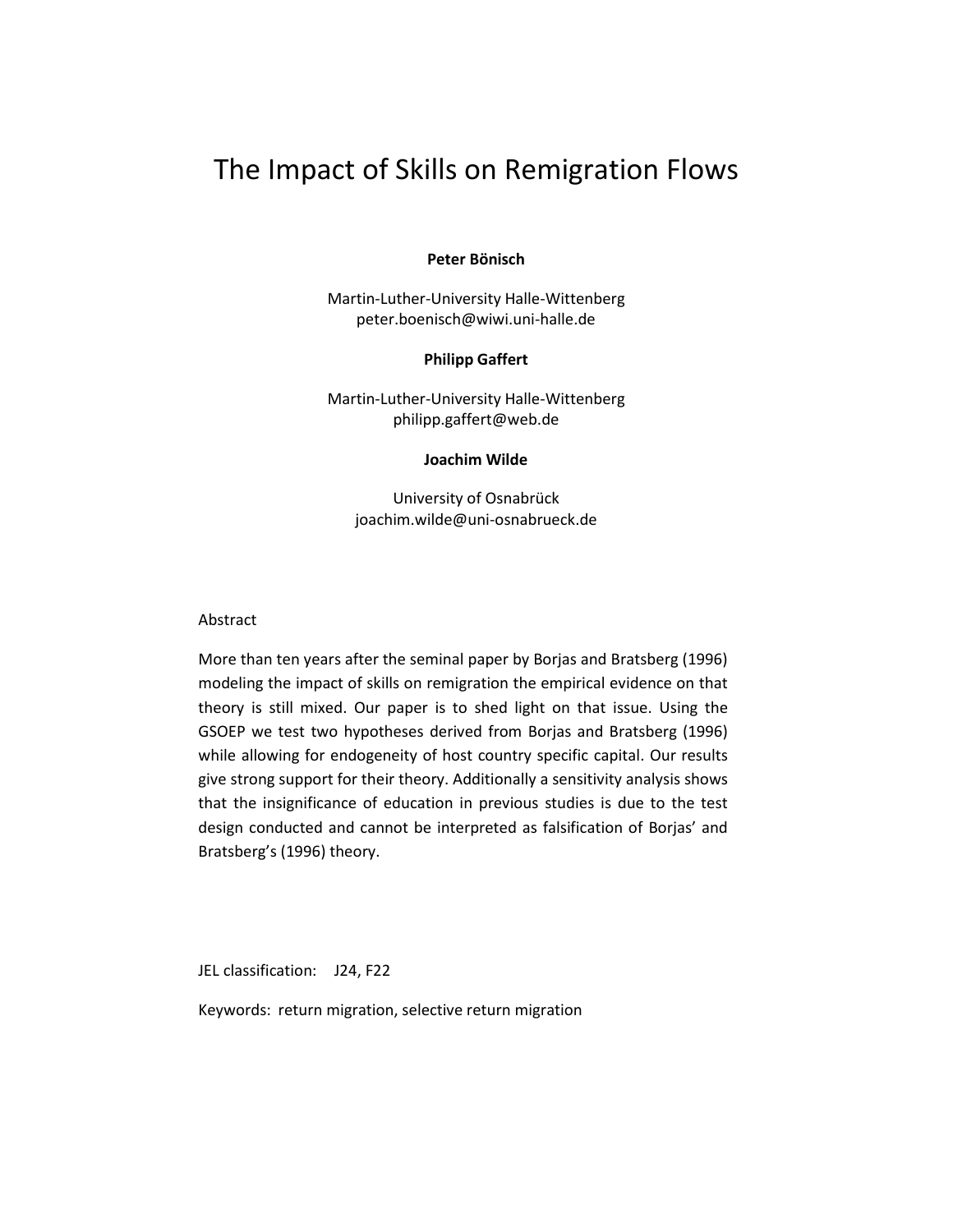#### **1. Introduction**

 $\overline{a}$ 

Considering demographic change in Western European countries it is rather important to understand migration flows. Until now 70 million inhabitants in Europe have migrated internationally at least once (UC Davis (2010)). In order to evaluate the economic impact of migration for sending and receiving regions it is necessary to recognize the selection processes driving in- and outmigration. In particular understanding remigration is crucial to design and evaluate cohort related politics in the host countries concerned.

The thriving literature on this subject refers conceptually to the seminal paper by Borjas and Bratsberg (1996). Their model explicitly takes reversible migration into account. The authors describe the individual remigration decision primarily as a function of individual skills. They argue that the rate of return to skills in the source country relative to that in the host country determines the nature of selection. If the return to skills are relatively low (high) in the source country well (poorly) educated people will be prone to migrate to the host country. Selection in immigration is accentuated by complementary selection in outmigration. "The immigrants who remain in the host country are 'the best of the best' if there is positive selection, and the 'worst of the worst' if there is negative selection" (Borjas and Bratsberg (1996)).

The empirical literature referring to Borjas' and Bratsberg's (1996) theory concentrates on the analysis of remigration. Although there is a vast literature the empirical evidence on that issue remains nebulous and even the existence of the effect of skills on remigration is questionable thus far (Constant and Massey (2003)). On the one hand, using macro-level data of the United States Borjas and Bratsberg (1996) find supportive as well as contrary evidence for their model stated. On the other hand, there are many micro-level studies finding no significant effect of skills on return migration (Reagan and Olson (2000), Constant and Massey (2002), Constant and Massey (2003), Dustmann (2003), Kirdar (2009)).<sup>1</sup> An excellent synopsis of the literature on return migration can be found in Constant and Massey (2003).

Our inquiry is to shed light on the impact of skills on remigration flows by using German micro-level data. For this undertaking it is useful to distinguish a weak and a strong deduction from the seminal Borjas and Bratsberg (1996) model. The weak one states that the kind of the underlying selection process (positive or negative selection) determines the effect of skills on the remigration decision and, thus, is countryspecific. The strong one additionally states the direction of that effect to be positive in the case of negative selection and negative in the case of positive selection.

We contribute to the existing literature in several aspects. Some of them exemplified below may explain the conflicting results of the aforementioned studies. Firstly, testing empirically more powerful hypotheses usually goes along with tougher data requirements. In the case of Borjas' and Bratsberg's

 $1$  The studies cited above differ regarding the estimation technique conducted and the definition of the endogenous variable as well as the measurement of skills or ability. Furthermore, there are many studies not mentioned analyzing remigration flows between two particular countries with mixed results as discussed in Constant and Massey (2003). The latter approach heavily depends on the assumption of time constant return to skills ratios for the countries considered.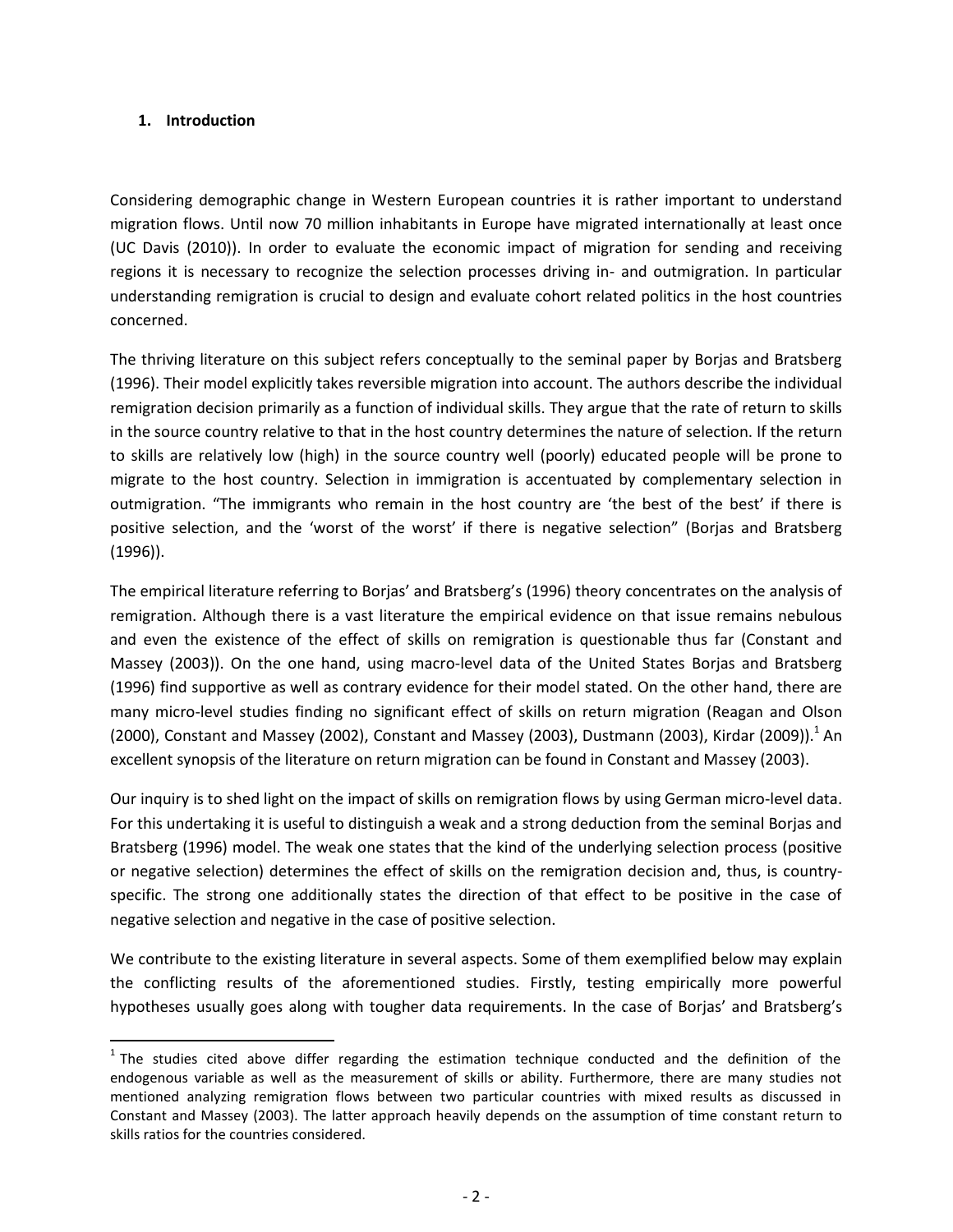theory (1996) (and depending on the level of aggregation) the measurement of country specific outmigration rates, the return to skills ratios between host and source countries over time, and the amount of transferable skills is especially challenging. By separating the theoretical insights of Borjas and Bratsberg (1996) in a weak and a strong hypothesis we clarify the empirical content of the theoretical statements under consideration and thus are able to test each of them with just the data requirements necessary. Secondly, our econometric analysis explicitly allows for endogeneity of host country specific capital as argued by DaVanzo (1983) and Dustmann (1996). We provide an in-depth discussion on that issue and estimate a so-called type II model which describes the return migration as a function of the actual amount of the country specific capital instead of the latent propensity to accumulate it. Finally, in order to ensure the robustness of our results and the comparability with previous studies we perform an extensive sensitivity analysis. We not only incorporate the most relevant formulation of the Borjas and Bratsberg (1996) model in previous research, but also use different kinds of endogenous variables discussed in the literature. In the course of this analysis we revisit the conflicting previous results and shed some light on their occurrence.

Based on the German Socio-Economic Panel (GSOEP) we find strong and robust evidence for the weak hypothesis of Borjas and Bratsberg (1996) formulated above. Additionally there is some evidence for the strong hypothesis as well. Moreover, most of the other factors supposed to determine return migration are in line with previous literature. Our results indicate that endogeneity has to be taken into account in order to avoid misspecification error if one relies on return intentions. Lastly, the sensitivity analysis performed in this study suggests that, according to Borjas and Bratsberg (1996), the theoretically unexpected insignificance of education on return migration is due to the common formulation of Borjas' and Bratsberg's (1996) model in the literature and should not be interpreted as an empirical falsification of their theory.

This paper is organized as follows. In the next section we describe our empirical implementation of the theory by Borjas and Bratsberg (1996) and address data measurement issues for both stages of our two stage approach in general. In the third section we present the data used in our study. Econometric issues are discussed in the fourth section of the paper. In section five the results are given and their sensitivity to alternative specifications is considered. A final section concludes.

## **2. Empirical Implementation**

As mentioned above, to assess the impact of skills on the individual return migration decision we refer to Borjas and Bratsberg (1996) and distinguish a weak and a strong hypothesis. In their seminal paper they model the individual remigration probability and state that there is a selection process on skills, this process is country-specific, and the type of selection depends on the ratio of the return to skills between the source and the host country. To test the entire empirical proposition of this theory we need information about the ratio of return to skills for all source countries. These measures commonly suffer from substantial error. To avoid this potential error it seems useful to reduce the empirical content of the hypothesis tested. We therefore define the weak hypothesis to be:

(H1) The effect of skills on the return migration decision does vary over source countries.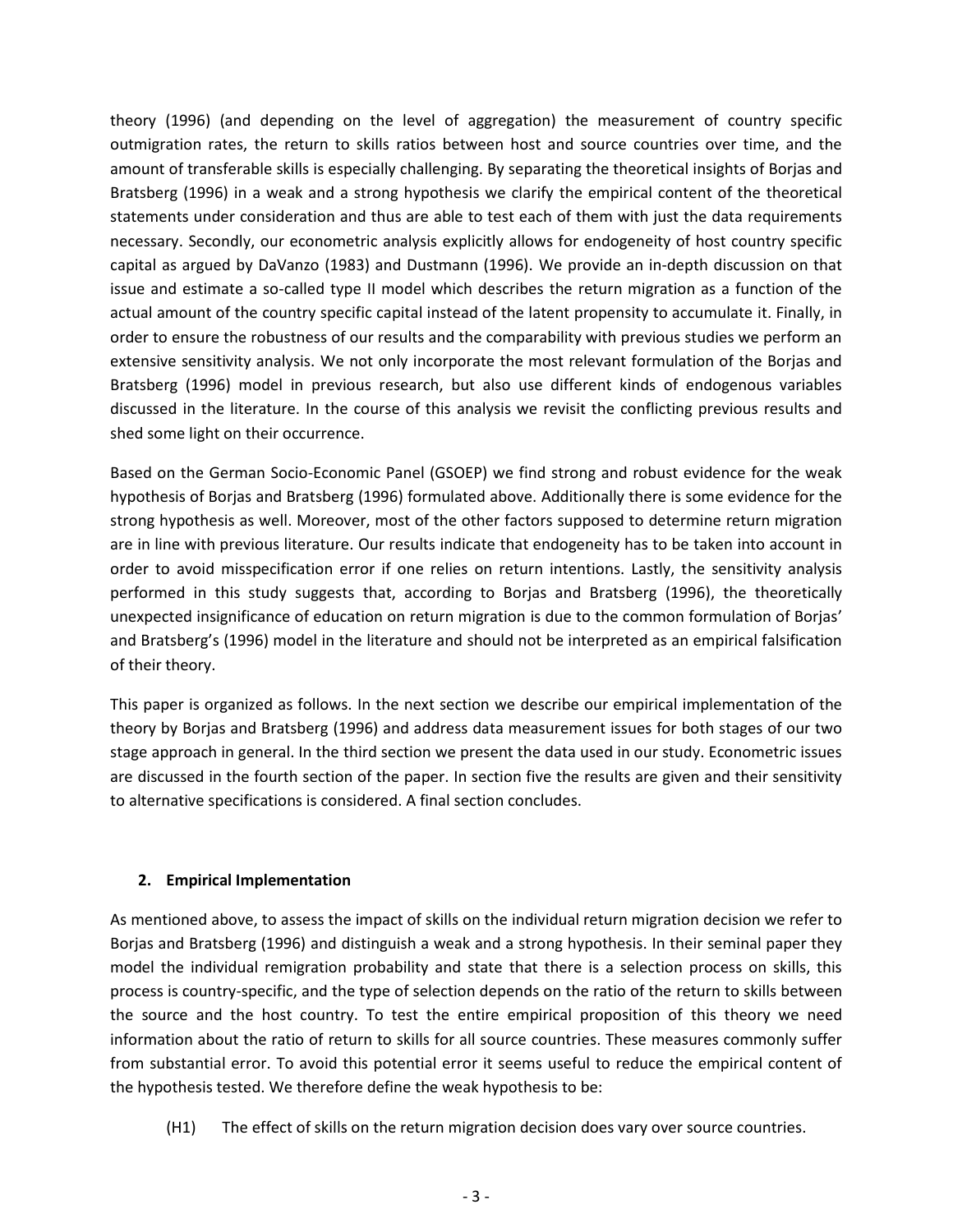This so-called weak hypothesis is nested in the strong one which additionally states the type of the selection under consideration. We therefore define:

(H2) If the return to skills in the source country are greater (smaller) than those in Germany the effect of skills on the return migration decision is positive (negative).

By using micro-level data we model the individual return migration decision (return<sub>i</sub>) as follows. We observe *i* = 1,..., *N* individuals from *j* = 1,..., *J* source countries. According to Borjas' and Bratsberg's (1996) model Equation (1a) depicts the weak hypothesis and the more restrictive Equation (1b) the strong on (1996) model Equation (1a) depicts the weak hypothesis and the more restrictive Equation (1b) the strong one, respectively. (1a) depicts the weak hypothesis and the more restrictive Equation (1b) the  $\alpha + \sum_j D_j \cdot \delta_j + \text{skills}_i \cdot \phi_W + \sum_j D_j \cdot \text{skills}_i \cdot \phi_{W,j} + C_i \cdot \gamma + I_i \cdot \mu + S_j \cdot \theta + \varepsilon_i,$ 

(1a) return<sub>i</sub> = 
$$
\alpha + \sum_{j} D_j \cdot \delta_j + \text{skills}_i \cdot \varphi_w + \sum_{j} D_j \cdot \text{skills}_i \cdot \varphi_{w,j} + C_i \cdot \gamma + I_i \cdot \mu + S_j \cdot \theta + \varepsilon_i,
$$
  
(1b) return<sub>i</sub> =  $\alpha + \sum_{j} D_j \cdot \delta_j + \text{skills}_i \cdot \varphi_s + T \cdot \text{skills}_i \cdot \varphi_s + C_i \cdot \gamma + I_i \cdot \mu + S_j \cdot \theta + \nu_i.$ 

(1b) return<sub>i</sub> = 
$$
\alpha + \sum_{j} D_j \cdot \delta_j + \text{skills}_i \cdot \varphi_s + T \cdot \text{skills}_i \cdot \varphi_s + C_i \cdot \gamma + I_i \cdot \mu + S_j \cdot \theta + \nu_i.
$$

Where  $\alpha, \delta_j, \varphi_{\rm w}, \varphi_{\rm s}, \phi_{\rm w, j}, \phi_{\rm s}, \gamma, \mu$ , and  $\theta$  denote parameters indexed for the weak and the strong hypothesis respectively and  $v_i$  and  $\varepsilon_i$  are i.i.d. error components. In both equations the selection process formulated by Borjas and Bratsberg (1996) is captured by the interaction terms involving individual skills (skills<sub>i</sub>).

The interaction term between skills and country-specific dummy variables  $(D_{j}^{\top}\cdot \text{skills}_{i})$  in Equation (1a) formalizes the weak hypothesis and thus allows for country-specific skill effects. If the weak hypothesis (H1) by Borjas and Bratsberg is true<sup>2</sup> we will observe differences between the scalar parameter  $\varphi_{w}$ which is the skill effect for the base group, and the ones for individuals from other countries. The differences are measured by the parameters  $\phi_{w,j}$  . The joint test for all  $\phi_{w,j}$  can be interpreted as testing the weak hypothesis (H1), where the null hypothesis is that it does not hold.

The empirically more ambitious strong hypothesis (H2) is tested in Equation (1b) where the variable *T* reflects the idea of different types of selection mechanism. *T* can be designed in multiple ways. For the time being let *T* separate source countries into two groups, distinguishing the countries with greater return to skills  $(T = 1)$  from the ones with smaller return to skills  $(T = 0)$  relative to Germany. Another, more ambitious, way to think about *T* is to assume that it measures the standardized difference between the return to skills in the host country  $(r_{\tiny Germany})$  and the source country  $(r_{\tiny source})$  metrically  $\left(T=\!\left(r_{source}-r_{Germany}\right)\!\right)\!r_{Germany}$  and, hence, is distributed around zero. In this case by interacting skills and  $T$ we implicitly assume a linear relationship between the impact of skills on remigration and *T*. According to Borjas and Bratsberg (1996) in either case we expect to find a positively signed scalar parameter  $\phi_{\rm s}$  . In what follows we use both concepts of *T*.

 $\overline{a}$ 

 $2$  It also is necessary that the host countries differ over the sample with respect to their return to skills.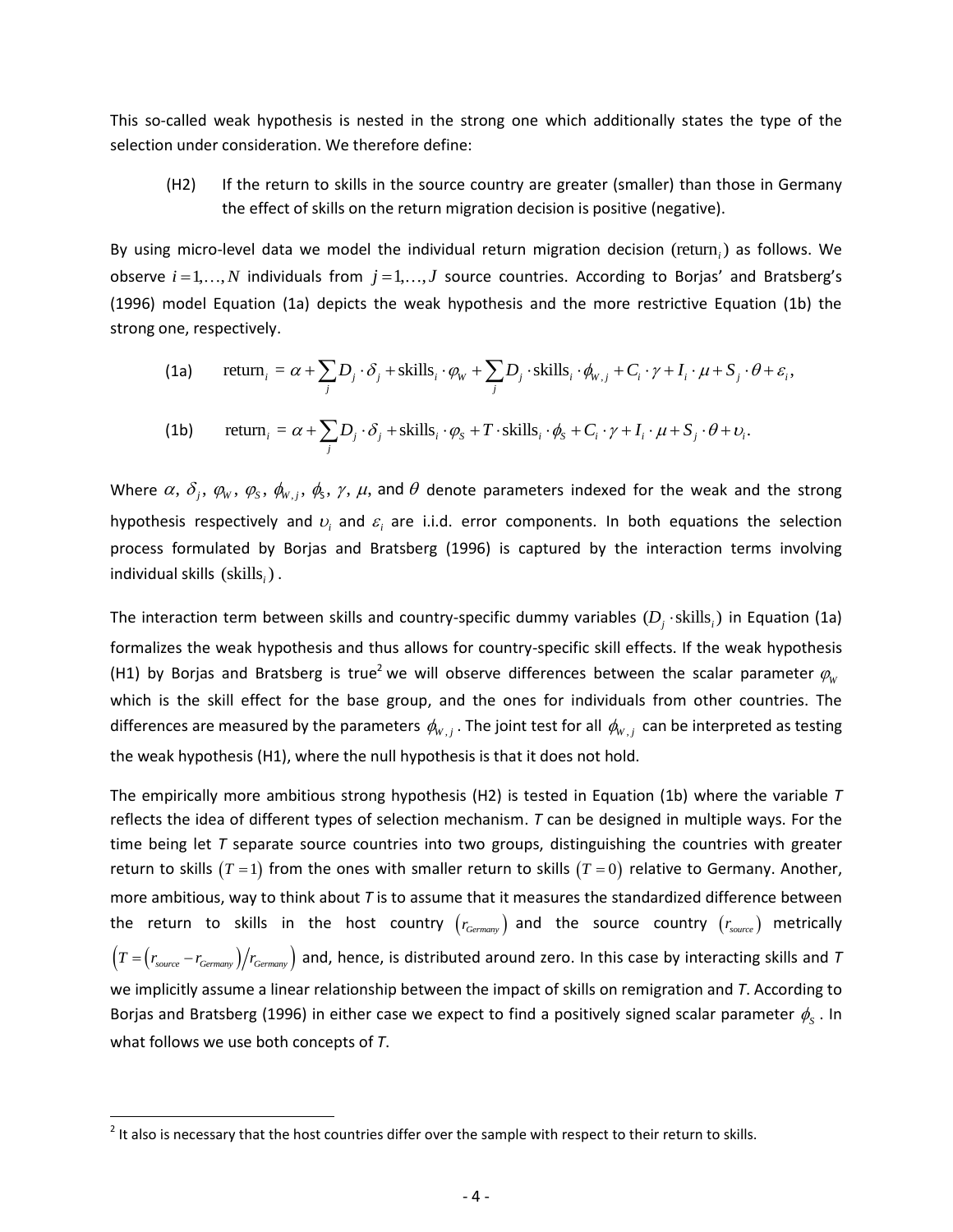All other possible source country specific selection processes are captured by the source country characteristics ( $S_j$ ) and the level shift parameters  $\delta_j$ .

To account for individual specific variables determining the return migration decision we include sociodemographic characteristics of two kinds in both equations. In line with the existing literature we choose a set of exogenous variables  $(I_i)$ . Furthermore, we include variables measuring locally tied capital  $(C_i)$ in the model. These location specific assets can hardly be utilized after remigration and their liquidation induces high transaction cost. That is why we generally expect negative effects of host country specific capital on the return migration decision. At this point the problem of endogeneity arises. In general, we follow the reasoning in DaVanzo (1983) and Dustmann (1996) who conjecture that host country specific capital  $(C_i)$  is determined simultaneously with the individual return migration decisions, but there is one important distinction.

For reasoning simultaneity DaVanzo (1983) and Dustmann (1996) implicitly have to rely on the concept of proneness to accumulate such location specific capital. We, on the contrary, assume that the proneness to accumulate this kind of capital does not determine the outmigration decision, for the proneness is not region specific. For example, it is not the proneness to own a house that determines the return migration decision it is the fact that an individual owns a house or not. Hence, the intended return of individual *i* in period *t* is influenced only by the amount of social capital in period *t*. Although the proneness is correlated with that amount it alone does not affect anyone's remigration decision. In contrast to the amount, the proneness is mobile. To sum up, the proneness to remigrate in period *t-1*  affects the proneness to accumulate location specific capital in period *t* as well as the proneness to remigrate in period *t*. So, we decide to model endogeneity rather than simultaneity. The corresponding estimation technique is a type II model which allows us to include endogenous dummy regressors rather than their reduced form predictions. A detailed discussion on this topic can be found in the section Econometric Issues.

## **3. Operationalizing the Variables**

 $\overline{a}$ 

Our empirical analysis is based on a nationally representative data set for Germany, the German Socioeconomic Panel (GSOEP)<sup>3</sup>. It includes many relevant socio-economic variables and also oversamples immigrants, thus providing a large sample. The existing literature takes advantage of those features since a vast majority is based on GSOEP data. This fact also ensures the comparability of our results.

Measuring the endogenous variable, namely the return migration decision, is a well discussed issue in the existing literature. One strand of the existing empirical studies approximates the individual return migration decision modeled by Borjas and Bratsberg (1996) using the intended returns (Dustmann (1996), Steiner and Velling (1994)). Another strand argues that this approach can be improved by using the actual return moves (Constant and Massey (2003)). Employing the return intention is theoretically

 $3$  The data used in this publication were made available by the German Socio Economic Panel Study (SOEP) at the German Institute for Economic Research (DIW), Berlin. (Wagner, Frick and Schupp (2007)).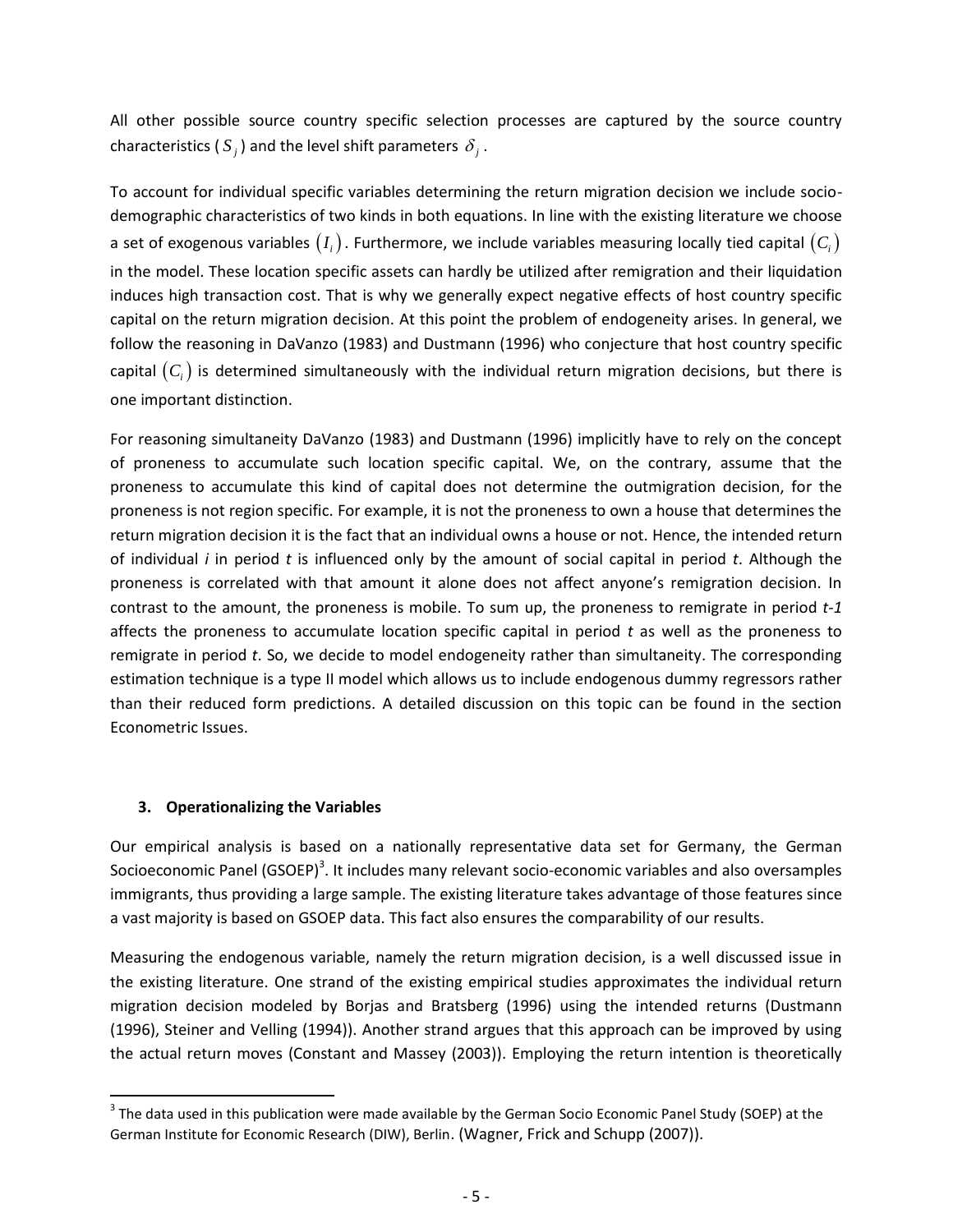more appealing because human behavior is guided by this ontologically subjective category. The advantage of the latter concept is that solely actual return migration is relevant to politics. Yet, there are several shortcomings of the actual return concept. Since it is necessary to follow the same individuals for numerous years in order to figure out whether they return or not, panel attrition becomes a problem. Moreover one needs to assume that the ratio of return to skills and other country-specific characteristics remain unaltered (for a detailed discussion of this problem see Barrett and Trace (1998)). Since the GSOEP provides both measures we ensure comparability to central aforementioned studies and underpin the political relevance of our analysis by using both concepts.<sup>4</sup> Therefore, we do not use the latest GSOEP wave providing intended returns and rely on the 2000 survey instead.<sup>5</sup>

The following question measures return intentions.

 $\ddot{\phantom{a}}$ 

#### *Do you want to stay in Germany forever?* [GSOEP Code qp133]

*(yes/no)*

We generate a dummy variable indicating individuals that answer no. The actual returns are generated as follows. In the GSOEP the reason for individual non-response is documented. We follow previous research and generate a dummy variable indicating a realized return within the time span from 2001 to 2007 using the non-response item *moved abroad*. Due to panel attrition the problem of sample selection arises as pointed out by Constant and Massey (2003). We address this problem below.

Another crucial issue for testing the hypotheses stated above is to measure the skills driving the selection process. Borjas' and Bratsberg's (1996) theoretical model refers to transferable skills only. Nontransferable skills get lost when migrating and, hence, have to be considered as migration costs.<sup>6</sup> In line with the existing literature we assume that formal education is transferable and neglect transferable skills beyond formal education. Thus, we measure skills as years of education.

<sup>&</sup>lt;sup>4</sup> Since we use the GSOEP both approaches suffer from the fact that it is impossible to tell whether a former immigrant remigrates or moves to a third country as mentioned by DaVanzo (1983). The potential advantage of the return intention approach is weakened in the GSOEP because the interviewee is just asked whether he wants to stay in Germany forever or not. So, the existing studies as well as this inquiry assume that outmigrants are return migrants, which as Hunt (2004) points out is not a tough restriction.

 $^5$  We perform a cross section analysis because the return intention is solely available in few waves. Thus, a classical panel data analysis is not feasible.

 ${}^6$  A detailed discussion on that issue can be found in Chiswick and Miller (2009). They show that the individual probability of being undereducated or overeducated can mainly be explained by individual characteristics controlled for in our study like years since migration, marital status, and language proficiency. The possibly problematic issue of country specific depreciation rates for transferred skills seems to be weakened by their results.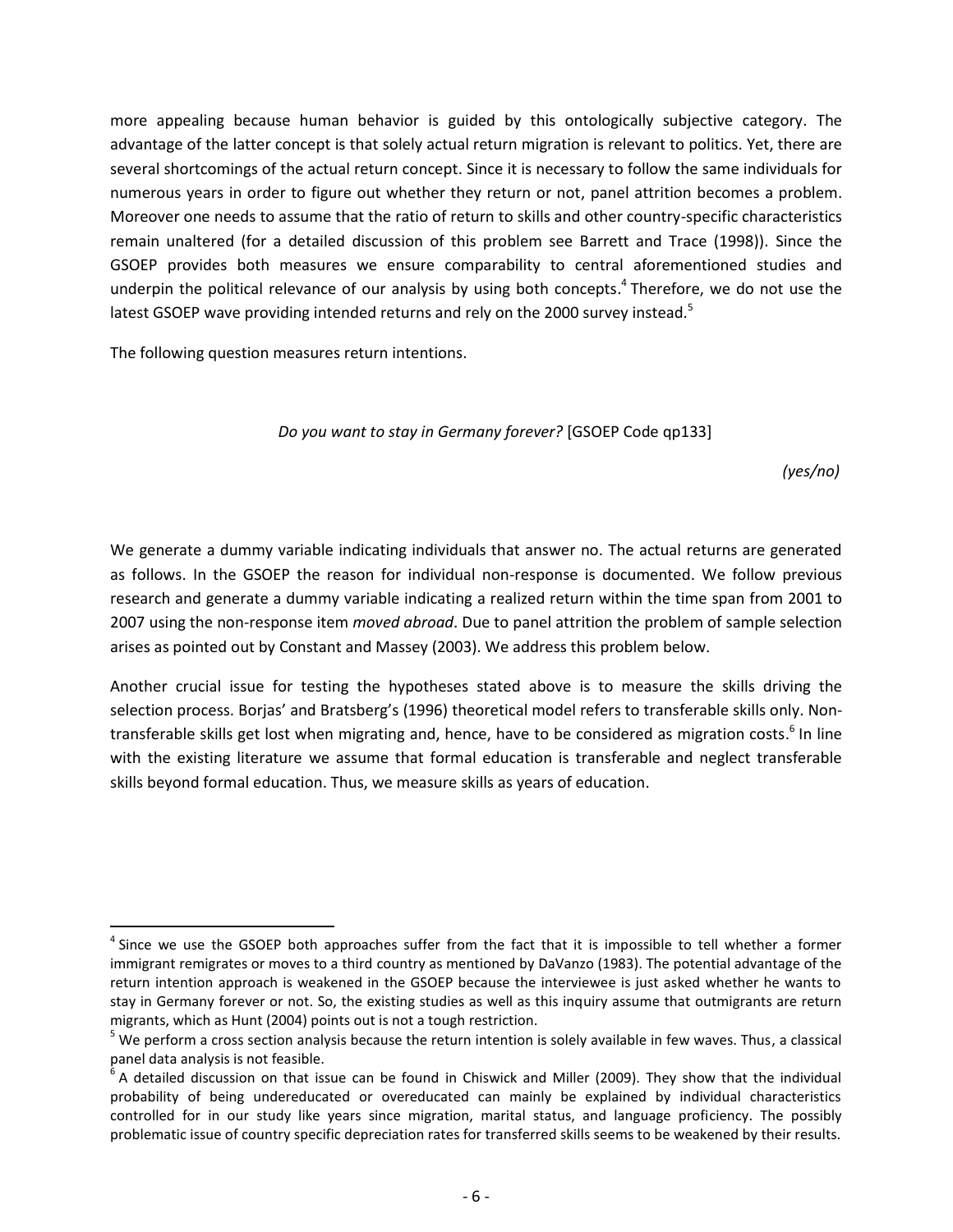As depicted in Equation (1a) testing the weak hypothesis relies on interactions between source country dummy variables and individual skills. We construct a total of thirteen source country dummies.<sup>7</sup> For testing the strong hypothesis provided in Equation (1b) we implement further constraints by imputing information about the type of the selection process. As mentioned above there are two ways to construct *T* for our undertaking. In both cases we have to proxy the ratio of return to skills between the source country and Germany. Ideally one could measure the return to transferable skills by the return to schooling as suggested by Rooth and Sareela (2007). Yet, besides that these data are hardly available for all source countries and the year 2000, a full set of restrictive assumptions is required just for measuring return to schooling (a brief discussion can be found in Björklund and Kjellström (2002)). That is why, we follow Borjas and Bratsberg (1996)<sup>8</sup> by making use of income inequality, concretely the Gini index, instead. <sup>9</sup> We generate a nominally scaled *T* indicating countries with higher return to skills than Germany and a metrically scaled *T* assumed to measure the standardized difference between the return to skills in the source country and Germany as defined in section 2.

Moreover, we take advantage of the existing literature that provides an elaborate pool of covariates. Starting with the endogenous location specific capital we control for *own house* and *German citizenship*. The variables are obtained as follows.

*Do you live in the flat as the main tenant, subtenant, or owner?* [GSOEP Code qh22]

*(owner/tenant)*

*Is your nationality German?* [GSOEP Code qp119]

 $\overline{a}$ 

*(yes/no)*

The rich SOEP data enables us to control for all major individual related covariates previously discussed in the literature denoted  $(I_i)$  in the Equations (1a) and (1b). Finally, we enhance our micro level data by source country specific variables  $(S_j)$ . As suggested by Borjas and Bratsberg (1996) we augment the equations explaining the return migration decision by geographical distance to the source country, a

 $<sup>7</sup>$  All source country dummies consist of at least ten observations with at least one actual or intended return</sup> migrant. Since the number of missing observations varies with the endogenous variable used we make use different country dummies for each endogenous variable.

 $^8$  Borjas and Bratsberg (1996) use the ratio of income accruing to the top 10% of the households to the income accruing to the bottom 20% of households to account for the ratio of return to skills between the host and the source country.

 $^9$  The data are gathered from World Bank Development Indicators 2007. The time of their collection ranges from 1992 to 2004. However, 50% of the data refer to the time span of 2000 to 2003.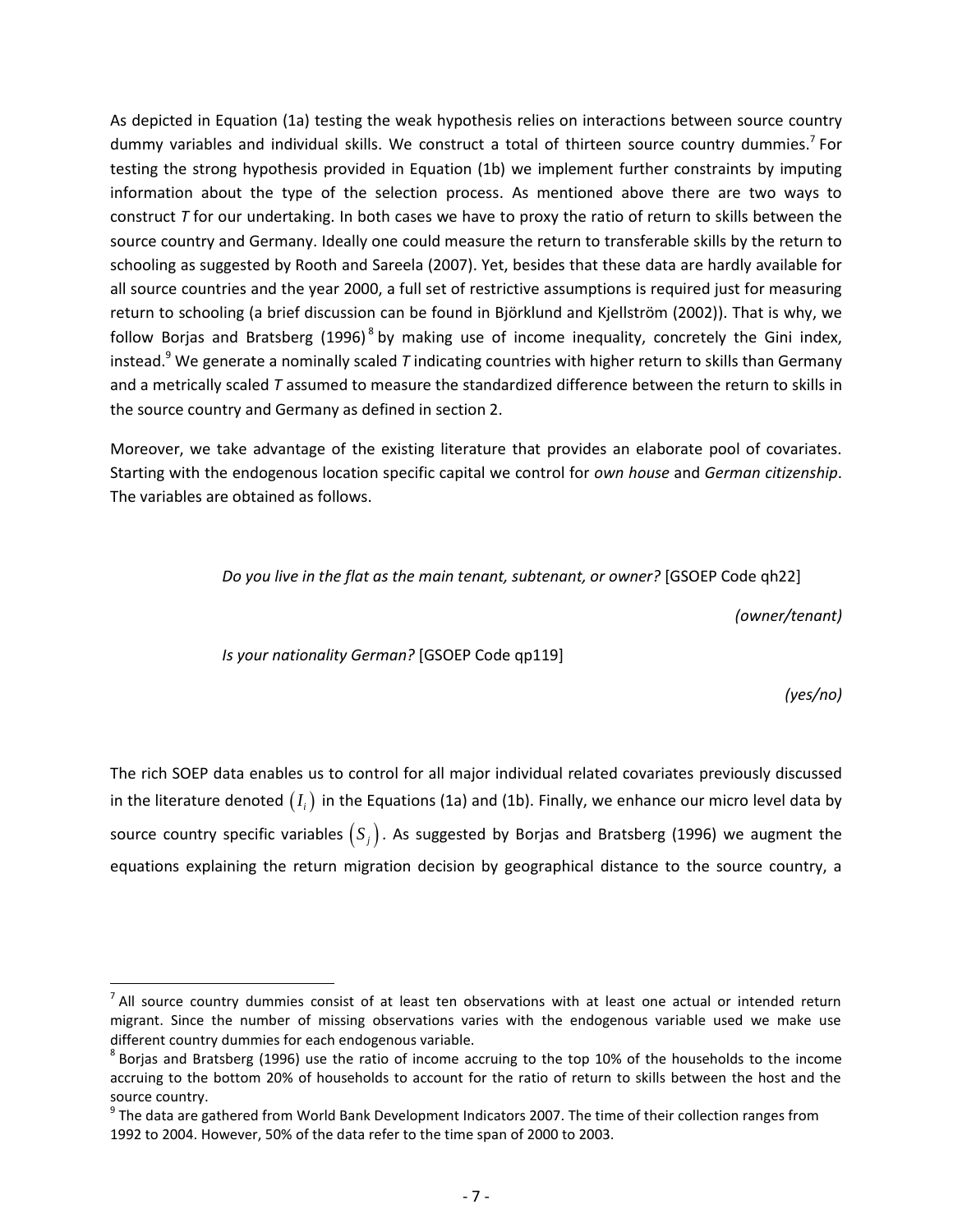proxy for political stability, and GDP per capita.<sup>10</sup> Table 1 presents the definition and the summary statistics of all variables used in this inquiry.

Following Borjas and Bratsberg (1996) we restrict our sample by excluding all women from the sample to avoid the implicit assumption that the return migration process is the same for both sexes. Furthermore, we restrict our sample to all male immigrants of working age by our means between 18 and 65 years of age and not serving their community service or military service.

 $\overline{a}$ 

 $10$  We use the geographical distance from the source country's capital to Berlin, Germany. In addition, we proxy political stability using the sum of the political rights and the civil liberty indexes provided by the Freedom House Organization. We accessed the data from: http://www.freedomhouse.org/template.cfm?page=439,  $11<sup>th</sup>$ September 2009. We obtain the real GDP per capita relative to the US from Heston, Summers and Aten (2009). For aggregated political entities like Benelux and Ex-Yugoslavia we calculate the population weighted average GDP/Capita, distance, and political stability proxy respectively. Furthermore, since realized returns refer to the time span from 2000 to 2007 we use the average value of all time varying source country specific variables denoted b) in Table 1.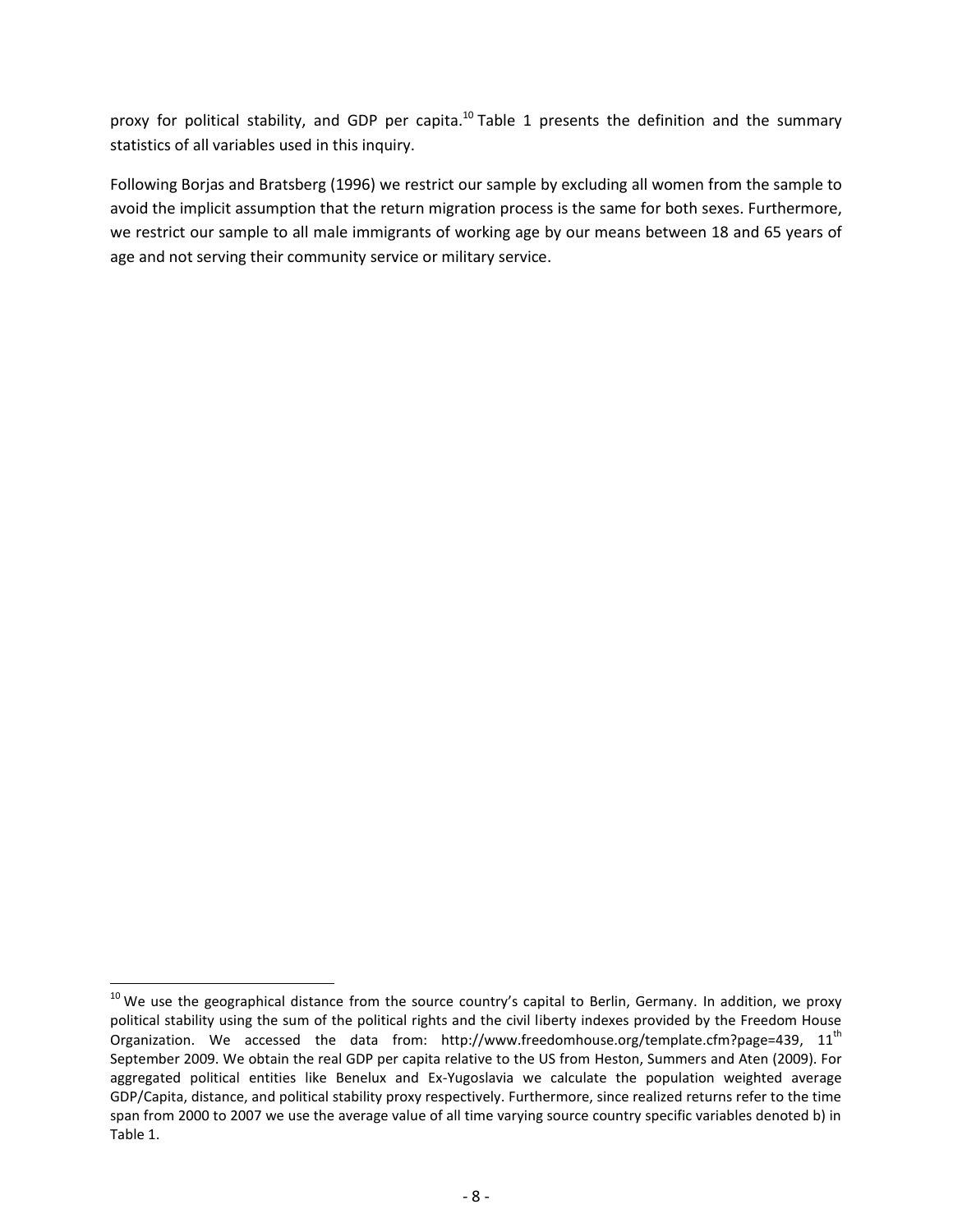|                                        | Variable Definition                                                                                                                        |                          | <b>Summary Statistics</b> |                         |                             |              |  |
|----------------------------------------|--------------------------------------------------------------------------------------------------------------------------------------------|--------------------------|---------------------------|-------------------------|-----------------------------|--------------|--|
| Variable                               | Description                                                                                                                                | <b>GSOEP</b>             | Mean                      | Sd.                     | Min; Max                    | Nobs.        |  |
| <b>ENDOGENOUS VARIABLES</b>            |                                                                                                                                            |                          |                           |                         |                             |              |  |
| intended return                        | $=$ 1 if the respondent does not intend to stay in Germany                                                                                 | qp133                    | 0.28                      | 0.45                    | 0;1                         | 1169         |  |
| realized return                        | =1 if the respondent actually outmigrates until 2007                                                                                       | ypergz\$                 | 0.10                      | 0.30                    | 0;1                         | 897          |  |
| own house                              | =1 if the respondent owns the flat or house he lives in                                                                                    | qh22                     | 0.25                      | 0.43                    | 0;1                         | 1404         |  |
| citizen                                | =1 if the respondent is German citizen                                                                                                     | qp119                    | 0.39                      | 0.49                    | 0;1                         | 1404         |  |
| <b>INDIVIDUAL CHARACTERISTICS (1,)</b> |                                                                                                                                            |                          |                           |                         |                             |              |  |
| age                                    | age in years                                                                                                                               | gebjahr                  | 42.14                     | 12.51                   | 18;65                       | 1404         |  |
| age2                                   | age squared                                                                                                                                | gebjahr                  |                           | 1932.88 1076.75         | 324;4225                    | 1404         |  |
| remitsum                               | remittances to the source country last year in Deutsche Mark                                                                               | qp66*                    | 579.59                    | 2322.65                 | 0;35000                     | 1404         |  |
| remitno                                | =1 if respondent is not remitting to the source country                                                                                    | qp66*                    | 0.84                      | 0.37                    | 0;1                         | 1404         |  |
| healthgood                             | =1 if self reported health is above moderate                                                                                               | qp95                     | 0.57                      | 0.49                    | 0;1                         | 1404         |  |
| healthmedi                             | =1 if self reported health is moderate (base outcome)                                                                                      | qp95                     | 0.29                      | 0.45                    | 0;1                         | 1404         |  |
| healthbad                              | =1 if self reported health is below moderate                                                                                               | qp95                     | 0.13                      | 0.34                    | 0;1                         | 1404         |  |
| ysm                                    | years passed since initial migration to Germany                                                                                            | immiyear                 | 19.53                     | 10.97                   | 0;51                        | 1404         |  |
| unemployed                             | =1 if respondent is not full or part-time employed                                                                                         | qp10                     | 0.29                      | 0.46                    | 0;1                         | 1404         |  |
| partner no                             | =1 if no partner exists                                                                                                                    | partz00                  | 0.13                      | 0.34                    | 0;1                         | 1404         |  |
| partner_german                         | =1 if partner lives in the household and is from Germany                                                                                   | partz00                  | 0.18                      | 0.38                    | 0;1                         | 1404         |  |
| partner same                           | =1 if partner of same origin lives in the household (base)                                                                                 | partz00                  | 0.56                      | 0.50                    | 0;1                         | 1404         |  |
| partner_different                      | =1 if partner lives in the household and is not of same origin                                                                             | partz00                  | 0.08                      | 0.27                    | 0;1                         | 1404         |  |
| partner separated                      | =1 if partner not in the household and her origin is unknown                                                                               | partz00                  | 0.05                      | 0.22                    | 0;1                         | 1404         |  |
| education                              | years of schooling (Cross National Equivalent File)                                                                                        | d1110900                 | 10.68                     | 2.34                    | 7;18                        | 1404         |  |
|                                        |                                                                                                                                            |                          | 27.83                     | 18.94                   |                             | 1404         |  |
| prestige                               | Treiman standard international occupation prestige                                                                                         | siops00                  |                           |                         | 0;78                        | 1404         |  |
| readgerman                             | =1 if respondent solely or usually reads German newspaper                                                                                  | qp129                    | 0.56                      | 0.50                    | 0;1                         | 1404         |  |
| speakgerman<br>children                | =1 if respondent solely or usually speaks German<br>=1 if children live in the household                                                   | qp128<br>qkzahl          | 0.40<br>0.52              | 0.49<br>0.50            | 0;1<br>0;1                  | 1404         |  |
|                                        |                                                                                                                                            |                          |                           |                         |                             |              |  |
|                                        | <b>SOURCE COUNTRY CHARACTERISTICS (S<sub>i</sub>)</b>                                                                                      |                          | $31.41^{a}$               | $22.37^{a}$             | $0.85;156.35^{a}$           | 1404         |  |
| GDP/capita <sup>a),b)</sup>            | real gross domestic product per capita relative to the US                                                                                  |                          | 33.88b)                   | $22.82^{b}$             | $1.44; 169.87^{b}$          | 1404         |  |
|                                        | (a) indicates the value in 2000, (b) the average from 2000-                                                                                |                          |                           |                         |                             |              |  |
| rule of $law^{a),b)}$                  | sum of Freedom House Indexes (political rights and civil                                                                                   |                          | $6.51^{a}$                | $3.25^{a}$              | $2;14^{a}$                  | 1404         |  |
|                                        | (a) indicates the value in 2000, (b) the sum from 2000-2007                                                                                |                          | $39.11^{b}$               | $22.39^{b}$             | $14;98^{b}$                 | 1404         |  |
| distance<br>т                          | distance in km from Berlin to source country's capital<br>stand. difference of gini-indexes $(T = (r_{source} - r_{Germany})/r_{Germany})$ | $\overline{\phantom{a}}$ | 0.29                      | 1903.06 1611.05<br>0.21 | 282.2;16064<br>$-0.17;1.63$ | 1404<br>1350 |  |
|                                        |                                                                                                                                            |                          |                           |                         |                             |              |  |
|                                        | SOURCE COUNTRY DUMMY VARIABLES ( $D_i$ )                                                                                                   |                          |                           |                         |                             |              |  |
| turkey                                 | =1 if respondent was born in Turkey (base group)                                                                                           | corigin                  | 0.25                      | 0.43                    | 0;1                         | 1404         |  |
| france                                 | =1 if respondent was born in France                                                                                                        | corigin                  | 0.01                      | 0.10                    | 0;1                         | 1404         |  |
| great britain                          | =1 if respondent was born in Great Britain                                                                                                 | corigin                  | 0.01                      | 0.11                    | 0;1                         | 1404         |  |
| greece                                 | =1 if respondent was born in Greece                                                                                                        | corigin                  | 0.05                      | 0.22                    | 0;1                         | 1404         |  |
| italy                                  | =1 if respondent was born in Italy                                                                                                         | corigin                  | 0.10                      | 0.30                    | 0;1                         | 1404         |  |
| kasakhstan                             | =1 if respondent was born in Kazakhstan                                                                                                    | corigin                  | 0.07                      | 0.25                    | 0;1                         | 1404         |  |
| poland                                 | =1 if respondent was born in Poland                                                                                                        | corigin                  | 0.11                      | 0.31                    | 0;1                         | 1404         |  |
| romania                                | =1 if respondent was born in Romania                                                                                                       | corigin                  | 0.03                      | 0.17                    | 0;1                         | 1404         |  |
| spain                                  | =1 if respondent was born in Spain                                                                                                         | corigin                  | 0.02                      | 0.15                    | 0;1                         | 1404         |  |
| usa                                    | =1 if respondent was born in the USA                                                                                                       | corigin                  | 0.01                      | 0.10                    | 0;1                         | 1404         |  |
| africa                                 | =1 if respondent was born in Africa                                                                                                        | corigin                  | 0.02                      | 0.14                    | 0;1                         | 1404         |  |
| benelux                                | =1 if respondent was born in a BENELUX country                                                                                             | corigin                  | 0.01                      | 0.10                    | 0;1                         | 1404         |  |
| ex-yugoslavia                          | =1 if respondent was born in Ex-Yugoslavia                                                                                                 | corigin                  | 0.12                      | 0.32                    | 0;1                         | 1404         |  |
| south america                          | =1 if respondent was born in South America                                                                                                 | corigin                  | 0.01                      | 0.10                    | 0;1                         | 1404         |  |
| other                                  | =1 if respondent was born in non of the countries above                                                                                    | corigin                  | 0.19                      | 0.39                    | 0;1                         | 1404         |  |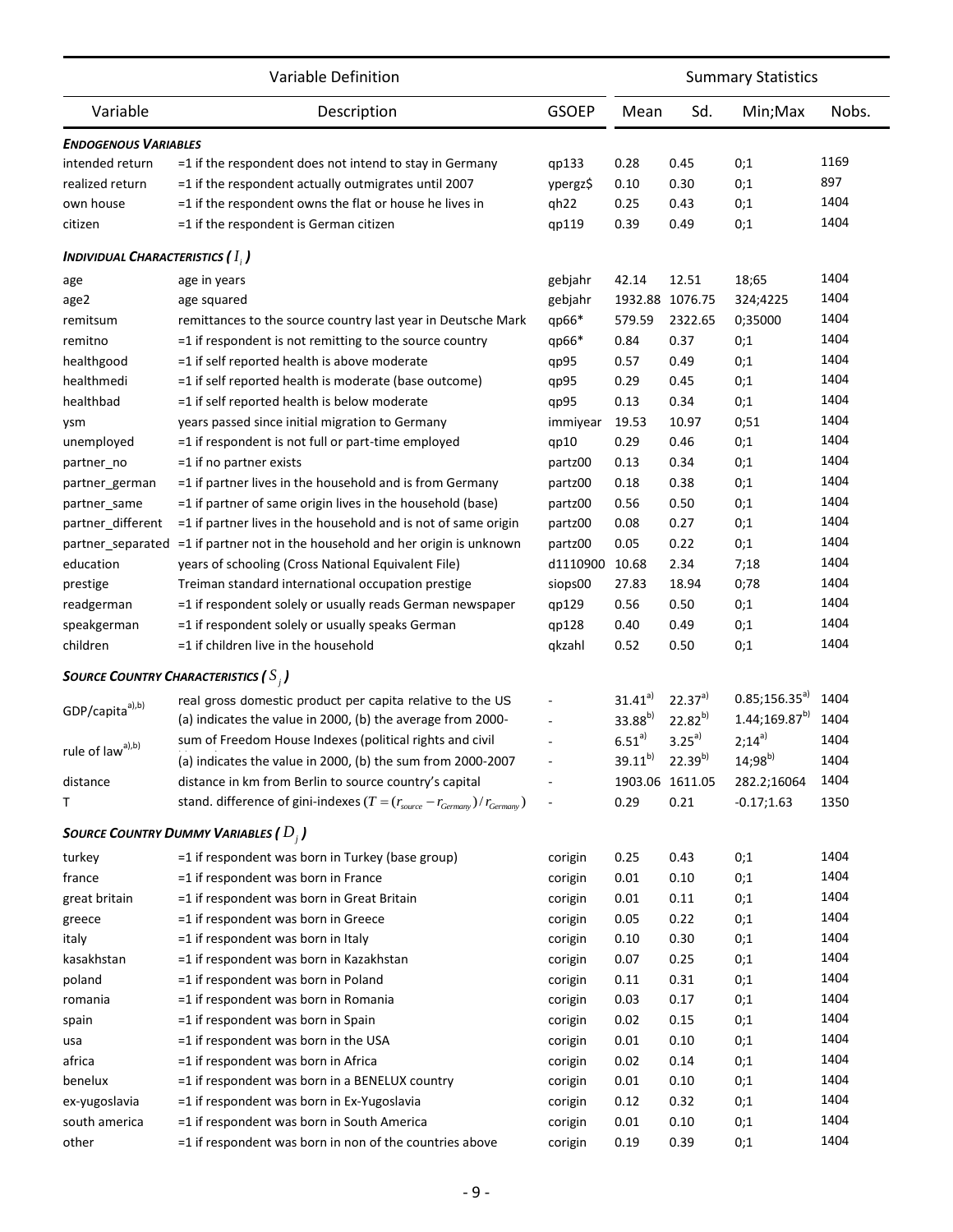|                   | Variable Definition                                             |                |                |        | <b>Summary Statistics</b> |       |
|-------------------|-----------------------------------------------------------------|----------------|----------------|--------|---------------------------|-------|
| Variable          | Description<br><b>GSOEP</b>                                     |                | Mean           | Sd.    | Min; Max                  | Nobs. |
|                   | <b>INSTRUMENTAL VARIABLES FOR OWN HOUSE (EQUATION 2)</b>        |                |                |        |                           |       |
| married           | $=1$ if respondent is married                                   | qp140          | 0.78           | 0.42   | 0;1                       | 1404  |
| schooling_no      | =1 if respondent has not graduated from school                  | qpsbil(a)      | 0.12           | 0.32   | 0;1                       | 1404  |
| schooling_hi      | =1 if respondent has a high school degree                       | qpsbil(a)      | 0.17           | 0.38   | 0:1                       | 1404  |
|                   | number of children number of children in household              | gkzahl         | 0.96           | 1.16   | 0;8                       | 1404  |
| car               | =1 if respondent has access to a car for personal use           | qp06           | 0.72           | 0.45   | 0;1                       | 1404  |
| wage              | Average monthly net labor income in Euro in 2000                | labnet00       | 1178.54 967.55 |        | 0;8180.64                 | 1404  |
| density           | population density in respondents region of residence           |                | 582.12         | 635.08 | 56;3793                   | 1404  |
|                   | <b>INSTRUMENTAL VARIABLES FOR CITIZEN (EQUATION 3)</b>          |                |                |        |                           |       |
| marriedgerman     | =1 if respondent has a German wife                              | qp140          | 0.15           | 0.36   | 0;1                       | 1404  |
| xenophobia        | =1 if respondent worries about xenophobia in Germany            | qp11809        | 0.30           | 0.46   | 0;1                       | 1393  |
| feelgood          | self reported overall satisfaction with life                    | qp14301        | 7.02           | 1.80   | 0;10                      | 1404  |
| feeldisplaced     | $=$ 1 if respondent feels alien both in host and home country   | qp132          | 0.14           | 0.35   | 0;1                       | 1178  |
| feelbackhome      | =1 if respondent's time to acclimatize in home country is short | qp137          | 0.50           | 0.50   | 0;1                       | 1103  |
| feeldiscriminated | =1 if respondent experienced discrimination due to origin       | qp127          | 0.49           | 0.50   | 0;1                       | 1180  |
| aussiedler        | =1 if respondent is an ethnic German                            | biimgrp00 0.10 |                | 0.31   | 0;1                       | 1404  |
| guest worker      | =1 if respondent belongs to the 'guest worker subsample'        | psample        | 0.39           | 0.49   | 0;1                       | 1404  |
| i90               | =1 if respondent immigrated between 1980 and 1990               | immiyear       | 0.18           | 0.39   | 0;1                       | 1404  |
| i00               | =1 if respondent immigrated between 1990 and 2000               | immiyear       | 0.39           | 0.49   | 0:1                       | 1404  |

*NOTE: The summary statistics given above are based on the set union of all observations used in at least one of the estimated models presented in this paper. In order to save space the constant and dummy variables capturing missing values of remittances, years since migration, language proficiency, source country specific variables, and the self reported feelings on Germany are not reported (available upon request).*

#### **4. Econometric Issues**

Since ownership and German citizenship are supposed to be endogenous variables, we specify a three equation model that allows for endogeneity. All endogenous variables are binary. Thus, linear regression equations for these variables are not appropriate. As usual we define the binary variables as indicators for a latent tendency and explain the latent tendencies via linear regression equations. To be more precise, let  $y_1$ ,  $y_2$ , and  $y_3$  be the dummy indicators for (intended or realized) return, ownership, and German citizenship and  $y_1^*$ ,  $y_2^*$ , and  $y_3^*$  the corresponding latent tendencies. Furthermore, all

exogenous variables (including the constant) are collected in the vectors 
$$
x_1
$$
,  $x_2$ , and  $x_3$ . Then we get:  
\n(2)  $y_{1i} =\begin{cases} 1 & \text{if } y_{1i}^* > 0 \\ 0 & \text{else} \end{cases}$ ,  $y_{2i} =\begin{cases} 1 & \text{if } y_{2i}^* > 0 \\ 0 & \text{else} \end{cases}$ ,  $y_{3i} =\begin{cases} 1 & \text{if } y_{3i}^* > 0 \\ 0 & \text{else} \end{cases}$ ,

(3) 
$$
y_{1i}^* = \gamma_{12}y_{2i} + \gamma_{13}y_{3i} + \beta_1 x_{1i} + u_{1i}
$$

$$
y_{2i}^* = \gamma_{23}y_{3i} + \beta_2 x_{2i} + u_{2i}
$$
 with  $i = 1,..., N$ .  
\n
$$
y_{3i}^* = \beta_3 x_{3i} + u_{3i}
$$

We partly use different exogenous variables in the three equations in order to strengthen the identification of the system (3).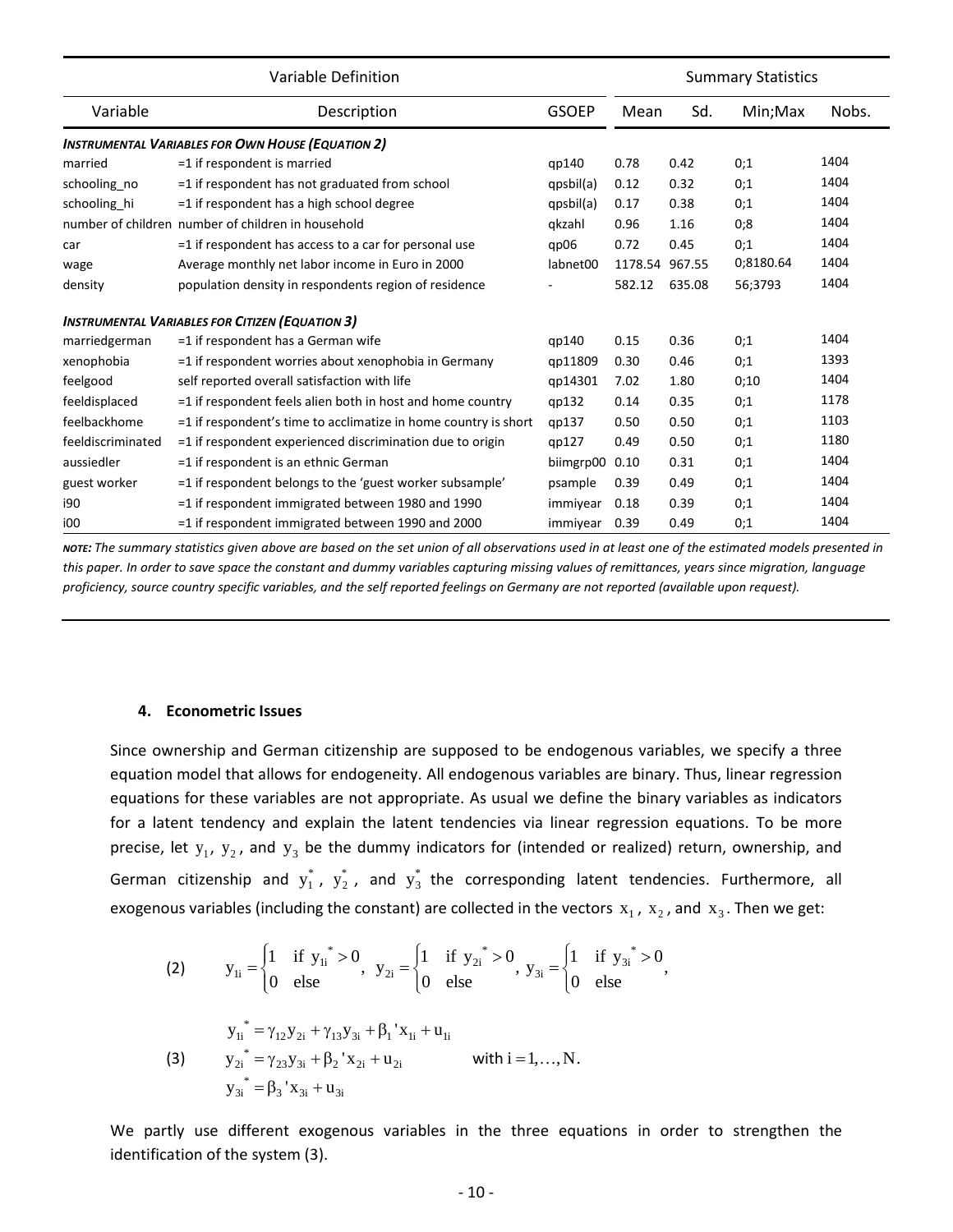In multiple equation models with endogenous binary variables either the endogenous binary variables themselves or the latent tendencies can be used as regressors (type II versus type I modeling, see Blundell and Smith (1993) for an overview). As discussed above, we argue that individual return migration decisions are rather determined by the existence of host country specific capital than the mere proneness to accumulate it. Therefore, a so-called type II specification with the actually observed binary variables on the right hand side is appropriate. Furthermore, since economic theory suggests a recursive model structure, as discussed above, the problem of logical inconsistency common to some type II specifications does not arise (see Wilde (2001) for a more detailed discussion of logical consistency and its implications for the model structure).

In model (3) endogeneity is equivalent to a non-zero correlation between the disturbances of the three equations. We will test this with a likelihood ratio test to clarify whether endogeneity is a statistically significant problem or not. Furthermore, we make use of the standard assumptions for the vector  $u_i =$  $(u_{1i}, u_{2i}, u_{3i})'$  of disturbances given the vector  $x_i$  of all exogenous variables, i.e.

ant problem or not. Furthermore, we make use of the standard assumptions for the vector 
$$
u_i = (u_{3i})'
$$
 of disturbances given the vector  $x_i$  of all exogenous variables, i.e.

\n(4)  $u_i \mid x_i \sim N(0, \Sigma), \Sigma = \begin{pmatrix} \sigma_i^2 & \sigma_{12} & \sigma_{13} \\ \sigma_{12} & \sigma_2^2 & \sigma_{23} \\ \sigma_{13} & \sigma_{23} & \sigma_3^2 \end{pmatrix}, \text{ Cov}(u_i, u_k \mid x_i) = 0 \text{ if } i \neq k, \text{ with } i, k = 1, \ldots, N$ 

The assumption of uncorrelated vectors of disturbances of different individuals is not restrictive because we estimate a cross-section of our data set.

It is well known that the Maximum Likelihood Estimator (MLE) is asymptotically efficient. Since we use a large data set, we can make use of this efficiency. However, optimizing a (log)likelihood function based on a trivariate normal distribution is still computationally burdensome. Therefore, we use the Maximum Simulated Likelihood Estimator (MSLE), where the unknown probabilities are replaced by the mean of R simulated probabilities. If N, R  $\to$   $\infty$  and  $\sqrt{\rm N/R}\,\to$  0, the MSLE is asymptotically equivalent to the MLE.  $11$  Different methods for the simulation have been proposed in the literature. The most accurate one seems to be the GHK simulator (Greene (2008)), which we use. A crucial point is choosing R. Although Börsch-Supan and Hajivassiliou (1993) found in the simulation studies of their seminal paper that even R = 20 leads to a negligible bias, we need a higher R to get stable results. Additionally, a higher R involves higher efficiency. We choose  $R = 10000$ .

Concerning the realized returns panel attrition may be an issue. This is usually dealt with by using multinomial models (e.g. Constant and Massey (2003)). However, until now a combination of type II models and multinomial models does not exist. Therefore we estimate both types of models for the realized returns.

 $\overline{a}$ 

 $^{11}$  Cameron and Trivedi (2005), chap. 12.4.2, the last condition is only needed for efficiency and not for consistency.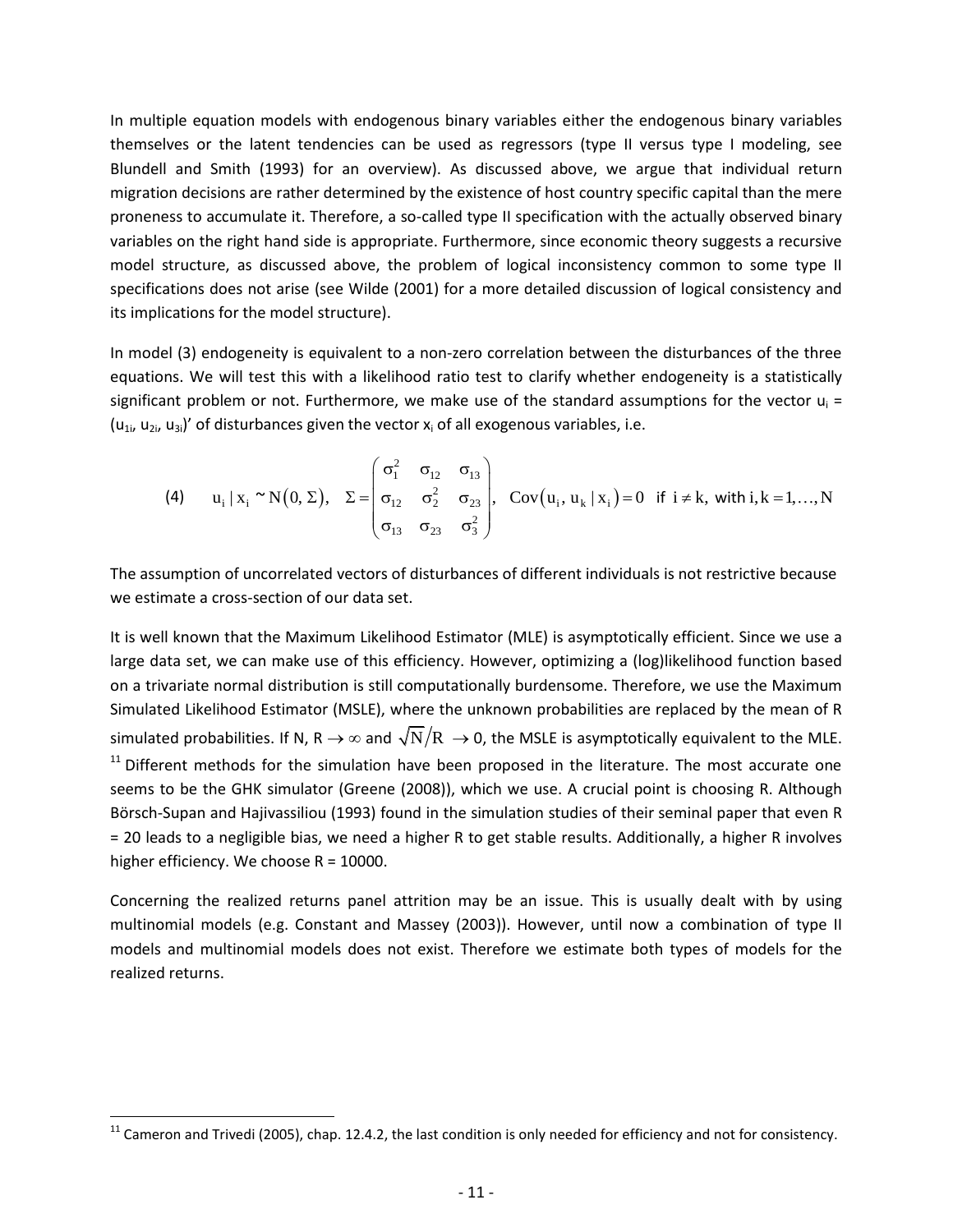#### **5. Results and Sensitivity Analysis**

We estimate the models specified in Equation (1a) and (1b) allowing for endogeneity as discussed in section 2 and 4.<sup>12</sup> We perform a number of Wald-Tests, given at the bottom of Table 2, indicating the high statistical relevance of all specifications considered in this study. Generally our results show that the occurrence of the problem of endogeneity depends on the dependent variable used. Endogeneity only becomes an issue if we make use of return intentions on the left hand side as can be seen from the Wald-Tests at the bottom of Table 2 referring to the Null-Hypothesis of no correlation between the residuals of different equations in system (3).<sup>13</sup> The same Wald-Tests performed with actual returns on the left hand side of the system (3) never resulted in a p-value below 0.2769.<sup>14</sup> This could reflect the notably theoretical difference between both measurement concepts. Since it refers to the following years, actual remigration is less determined by factors related to the amount of country specific capital in period *t* not controlled for in the model than the return intention in this period. Therefore, considering realized returns, estimating an ordinary multinomial logit model is superior. In what follows regarding realized returns we refer to the results of a multinomial logit model whereas the results regarding intended returns stem from the recursive three equation type II probit model discussed in chapter 4.<sup>15</sup>

To begin with we refer to the first four columns of Table 2 where we test the weak and the strong hypothesis by Borjas and Bratsberg (1996) using intended returns as well as the actual return decision. At first let us turn to the weak hypothesis stated above and formalized in Equation (1a).

#### *The weak hypothesis*

As pointed out in section 2 the weak hypothesis by Borjas and Bratsberg (1996) states that the effect of skills on return migration is determined by the type of selection process at hand and therefore is country specific. The parameter estimates for the weak hypothesis (H1) formalized in Equation (1a) for both endogeneous variables and estimation techniques are given in the first two columns of Table 2. In order to test this hypothesis we conduct a Likelihood-Ratio Test which tests the Null Hypothesis of no differences in skill effects between source countries. That is, all parameters  $\phi_{w,j}$  equal zero. We can reject the Null for intended returns and actual returns with p-values of 0.0016 and 0.0000, respectively. These results strongly support the weak Borjas and Bratsberg (1996) hypothesis.

#### *The strong hypothesis*

 $\ddot{\phantom{a}}$ 

The strong hypothesis (H2) formalized in Equation (1b) adds empirical content to the weak one by stating the direction of the impact of skills on remigration depending on the type of the selection process observed. Altogether we estimate four models using both concepts of *T* indicating the type of selection

 $12$  We make use of the STATA routine 'triprobit' written by Terracol (2002). The reported results are based on robust standard errors.

<sup>&</sup>lt;sup>13</sup> According to Equation (4) the Null Hypothesis can be formalized as:  $\rm H_{0}$  :  $\rm \sigma_{12}=\sigma_{13}=\sigma_{23}=0$ .

 $14$  The entire results of all estimations not reported in the paper are available from the authors upon request.

 $15$  The parameter estimates for the unspecified dropout alternative in the case of the multinomial logit model as well as the estimation results for the second and third equation of the recursive three-equation probit model are given in the appendix.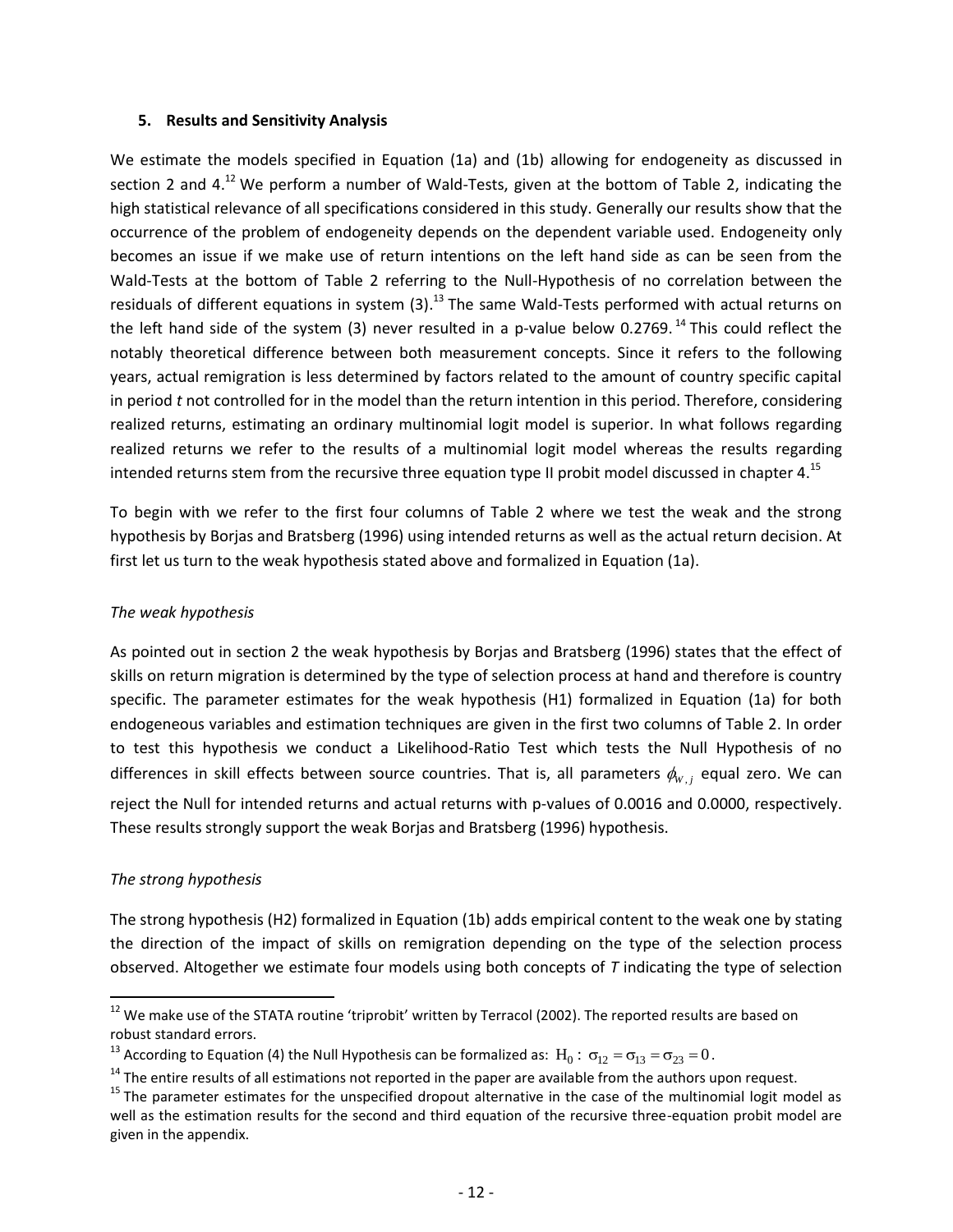process at hand for both endogenous variables considered in our inquiry. Since both concepts of *T* show the same results we focus on the results for the more ambitious metrically one. The parameter estimates for the strong hypothesis are presented in the third and fourth column of Table 2. According to Borjas' and Bratsberg's (1996) theory we expect to find a positively signed parameter for the interaction of skills and *T*. For realized returns the results show the expected sign. Hence, the higher the return to skills in the source country relative to Germany the larger is the impact of skills on remigration. In the case of negative selection higher education fosters outmigration whereas in the case of positive selection higher educated individuals are discouraged to remigrate. This finding is significant at the five percent level. Concerning the intended returns no significance can be shown.

#### *Control Variables*

 $\ddot{\phantom{a}}$ 

Regarding the control variables our findings are in line with previous literature and as theoretically expected. Especially the estimated effects of individual investment in host country attached capital on return intentions are significantly negative. The insignificance of locally tied capital on realized returns seems to reflect the fact that during a period of seven years the mobility discouraging effect of that investment is weakened. Nonetheless the sign is as expected.

One result deserves closer attention. According to Borjas and Bratsberg (1996) we expect to find a negative impact of the distance to the immigrant's home country. To the contrary we find a positive effect of distance on return intentions. We suggest a broader approach to think about geographical distance. Besides the cost of moving the geographical distance may reflect the cultural distance and, hence, may capture the unobserved cost of living in a culturally more distinct society. In the long run, associated with the realized return measure, both costs seem to outweigh each other resulting in no significant effect. In the short run, instead, a kind of homesickness may be more relevant causing the significant positive effect.

## *Comparison with previous research and robustness check*

In this subsection of our paper we discuss the sensitivity of our results with respect to different model specifications and relate them to previous literature. First of all, the empirical evidence in favor of the weak hypothesis stated above proves to be robust regarding the different endogenous variables used. For the strong hypothesis the empirical evidence depends on the endogenous variable considered. Nonetheless we find some evidence supporting the strong hypothesis by Borjas and Bratsberg (1996). In general, our main findings remain stable across different endogenous variables and estimation techniques.<sup>16</sup>

As mentioned above using different estimation methods as well as endogenous variables many aforementioned micro-level studies do not find a significant effect of skills on remigration. This seems to contradict the importance attached by Borjas and Bratsberg (1996) to the impact of skills on outmigration. In order to shed some light on this issue we reestimate our models specifying the effect of

<sup>&</sup>lt;sup>16</sup> Furthermore, since some observations may be classified as outliers we reestimated all models without them. All results presented below turn out to be robust to this kind of problem.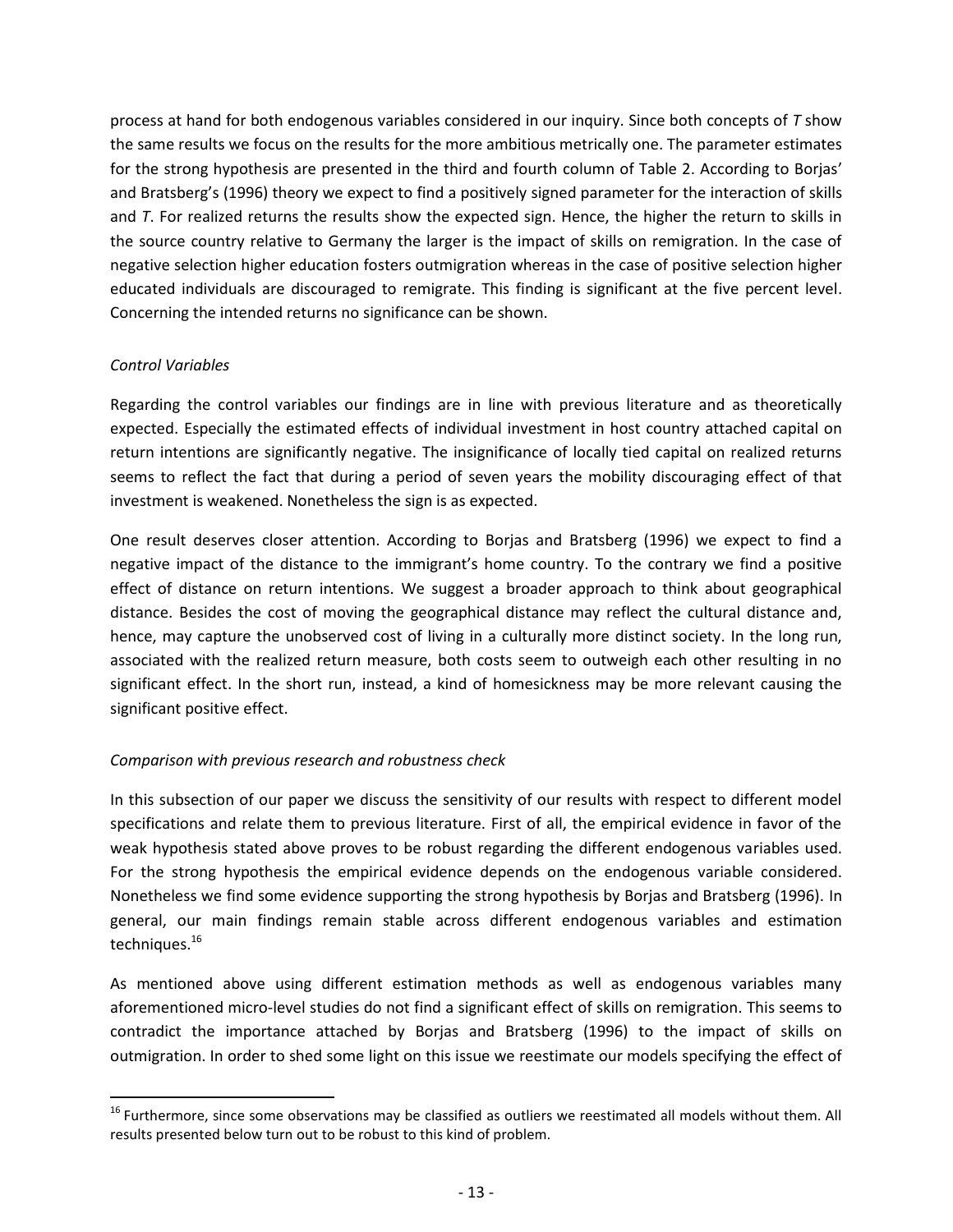skills on remigration in the way commonly done in previous literature. As can be seen in the fifth and the sixth column of Table 2 the insignificance of education seems to be induced by this restrictive way in which the impact of skills is commonly formalized. Since the impact of skills depends on the type of selection process at hand we do not observe an overall skill effect on outmigration.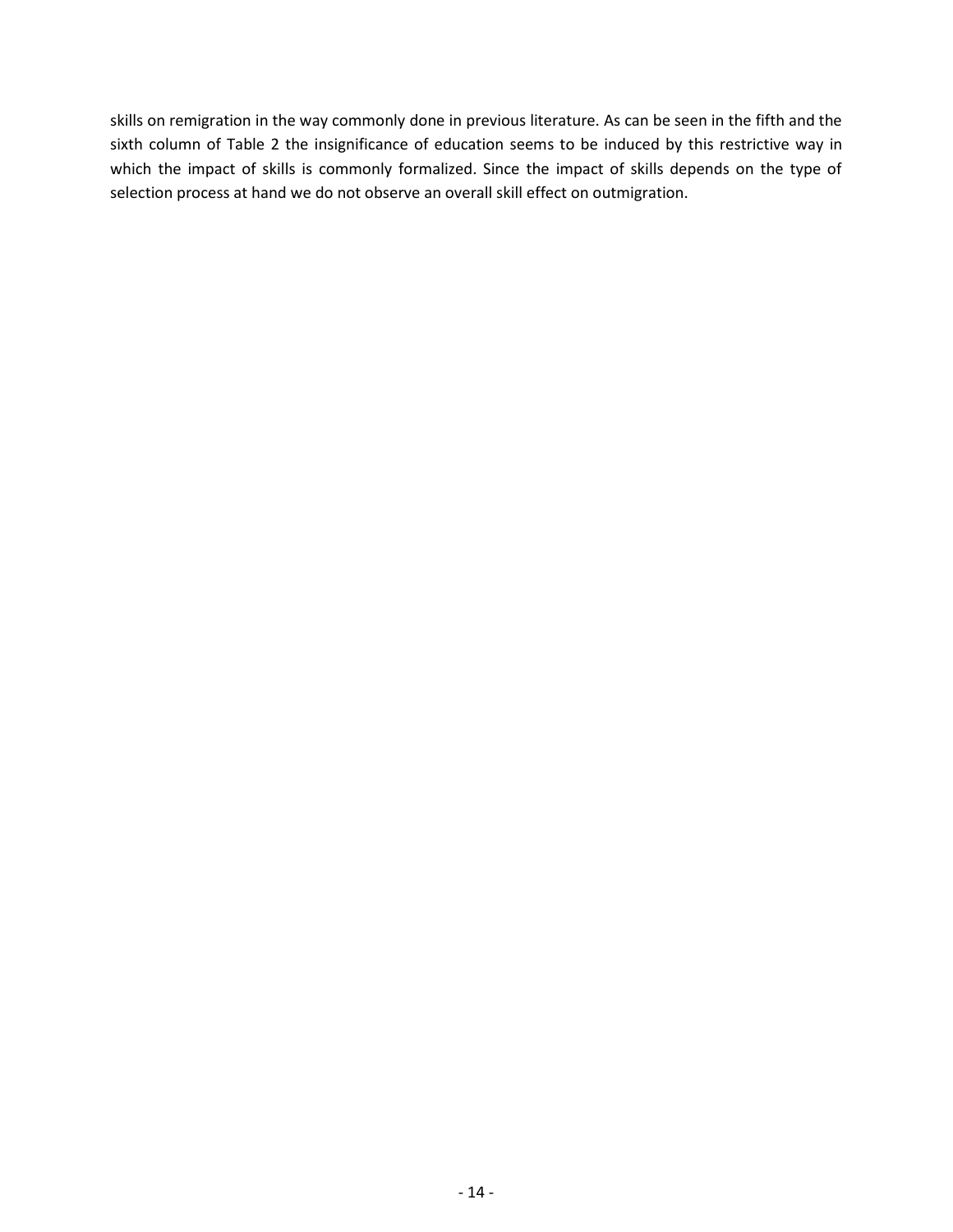|                                    | Weak Hypothesis         |                          |                         | <b>Strong Hypothesis</b> |                         |         |                         | <b>Previous Literature</b> |                         |         |                         |         |
|------------------------------------|-------------------------|--------------------------|-------------------------|--------------------------|-------------------------|---------|-------------------------|----------------------------|-------------------------|---------|-------------------------|---------|
| <b>ENDOGENOUS VARIABLE</b>         | <b>Intended Returns</b> |                          | <b>Realized Returns</b> |                          | <b>Intended Returns</b> |         | <b>Realized Returns</b> |                            | <b>Intended Returns</b> |         | <b>Realized Returns</b> |         |
|                                    | coefficient             | p-value                  | coefficient             | p-value                  | coefficient             | p-value | coefficient             | p-value                    | coefficient             | p-value | coefficient             | p-value |
| <b>COUNTRY-SKILL INTERACTIONS</b>  |                         |                          |                         |                          |                         |         |                         |                            |                         |         |                         |         |
| education                          | $-0.0305$               | 0.464                    | 0.4099                  | 0.002                    | 0.0009                  | 0.974   | $-0.1453$               | 0.059                      | 0.0116                  | 0.644   | $-0.0639$               | 0.335   |
| educ x france (base: turkey)       | 0.1748                  | 0.420                    | $-0.0349$               | 0.940                    | ÷,                      |         |                         |                            |                         |         |                         |         |
| educ x great britain               | 0.0268                  | 0.785                    | 8.9952                  | 0.981                    |                         |         |                         |                            |                         |         |                         |         |
| educ x greece                      | $-0.0518$               | 0.471                    | $-0.7396$               | 0.005                    |                         |         |                         |                            |                         |         |                         |         |
| educ x italy                       | $-0.1164$               | 0.132                    | $-0.7916$               | 0.001                    |                         |         |                         |                            |                         |         |                         |         |
| educ x kasakhstan                  | $-0.3099$               | 0.020                    |                         |                          |                         |         |                         |                            |                         |         |                         |         |
| educ x poland                      | 0.0856                  | 0.394                    | $-0.2569$               | 0.444                    |                         |         |                         |                            |                         |         |                         |         |
| educ x romania                     | $-0.0940$               | 0.614                    | 0.2860                  | 0.567                    |                         |         |                         |                            |                         |         |                         |         |
| educ x spain                       | $-0.0869$               | 0.493                    | $-0.3510$               | 0.246                    |                         |         |                         |                            |                         |         |                         |         |
| educ x usa                         | 0.5560                  | 0.012                    | $-1.0412$               | 0.019                    |                         |         |                         |                            |                         |         |                         |         |
| educ x africa                      | $-0.5237$               | 0.011                    | $-0.6255$               | 0.294                    |                         |         |                         |                            |                         |         |                         |         |
| educ x benelux                     | 0.0991                  | 0.583                    | 7.2662                  | 0.981                    |                         |         |                         |                            |                         |         |                         |         |
| educ x ex-yugoslavia               | 0.1204                  | 0.065                    | $-0.9050$               | 0.000                    |                         |         |                         |                            |                         |         |                         |         |
| educ x south america               |                         | $\overline{\phantom{a}}$ | $-0.5705$               | 0.154                    |                         |         |                         |                            |                         |         |                         |         |
| educ x other                       | 0.1584                  | 0.012                    | $-0.4797$               | 0.017                    |                         | ÷.      |                         |                            |                         |         |                         |         |
| $Tx$ educ                          |                         | $\sim$                   |                         | $\sim$                   | 0.0307                  | 0.409   | 0.3586                  | 0.015                      |                         |         |                         |         |
| <b>ENDOGENOUS REGRESSORS</b>       |                         |                          |                         |                          |                         |         |                         |                            |                         |         |                         |         |
| citizen                            | $-1.0069$               | 0.043                    | $-0.9644$               | 0.167                    | $-1.0358$               | 0.029   | $-1.0519$               | 0.125                      | $-0.9985$               | 0.029   | $-1.0390$               | 0.114   |
| own house                          | $-1.0968$               | 0.040                    | $-0.4823$               | 0.215                    | $-1.0803$               | 0.067   | $-0.3556$               | 0.329                      | $-1.1130$               | 0.043   | $-0.3681$               | 0.311   |
| <b>COUNTRY-SPECIFIC CONTROLS</b>   |                         |                          |                         |                          |                         |         |                         |                            |                         |         |                         |         |
| GNP/capita                         | 0.0062                  | 0.339                    | 0.0264                  | 0.195                    | 0.0092                  | 0.222   | 0.0292                  | 0.166                      | 0.0084                  | 0.205   | 0.0019                  | 0.901   |
| rule of law                        | $-0.0141$               | 0.739                    | $-0.0682$               | 0.010                    | $-0.0122$               | 0.784   | $-0.0672$               | 0.007                      | $-0.0154$               | 0.707   | $-0.0826$               | 0.001   |
| distance                           | 0.0001                  | 0.009                    | 0.0002                  | 0.173                    | 0.0001                  | 0.038   | 0.0000                  | 0.886                      | 0.0001                  | 0.007   | 0.0002                  | 0.188   |
| <b>INDIVIUAL-SPECIFIC CONTROLS</b> |                         |                          |                         |                          |                         |         |                         |                            |                         |         |                         |         |
| age                                | $-0.0260$               | 0.360                    | $-0.0412$               | 0.637                    | $-0.0306$               | 0.284   | $-0.0525$               | 0.532                      | $-0.0309$               | 0.274   | $-0.0458$               | 0.579   |
| age2                               | 0.0003                  | 0.429                    | 0.0007                  | 0.465                    | 0.0004                  | 0.286   | 0.0008                  | 0.397                      | 0.0004                  | 0.276   | 0.0007                  | 0.435   |
| remitsum                           | 0.0001                  | 0.007                    | 0.0000                  | 0.515                    | 0.0001                  | 0.010   | 0.0001                  | 0.295                      | 0.0001                  | 0.010   | 0.0001                  | 0.312   |
| remitno                            | $-0.0586$               | 0.684                    | $-0.5211$               | 0.288                    | $-0.0950$               | 0.515   | $-0.1326$               | 0.771                      | $-0.0955$               | 0.510   | $-0.0618$               | 0.891   |
| healthgood                         | $-0.2523$               | 0.010                    | 0.5385                  | 0.106                    | $-0.2030$               | 0.039   | 0.5442                  | 0.087                      | $-0.2037$               | 0.038   | 0.5308                  | 0.091   |
| healthbad                          | $-0.1879$               | 0.195                    | $-0.4136$               | 0.376                    | $-0.1280$               | 0.359   | $-0.3397$               | 0.455                      | $-0.1273$               | 0.360   | $-0.2809$               | 0.530   |
| ysm                                | 0.0057                  | 0.565                    | $-0.0572$               | 0.003                    | 0.0055                  | 0.555   | $-0.0561$               | 0.002                      | 0.0052                  | 0.566   | $-0.0551$               | 0.002   |
| children                           | 0.1041                  | 0.366                    | 0.1053                  | 0.756                    | 0.1482                  | 0.182   | 0.1568                  | 0.633                      | 0.1495                  | 0.175   | 0.0943                  | 0.771   |
| unemployed                         | 0.0185                  | 0.912                    | 0.9222                  | 0.080                    | 0.0873                  | 0.604   | 1.0705                  | 0.029                      | 0.0799                  | 0.630   | 1.0959                  | 0.025   |

## **Table 2:** Estimation Results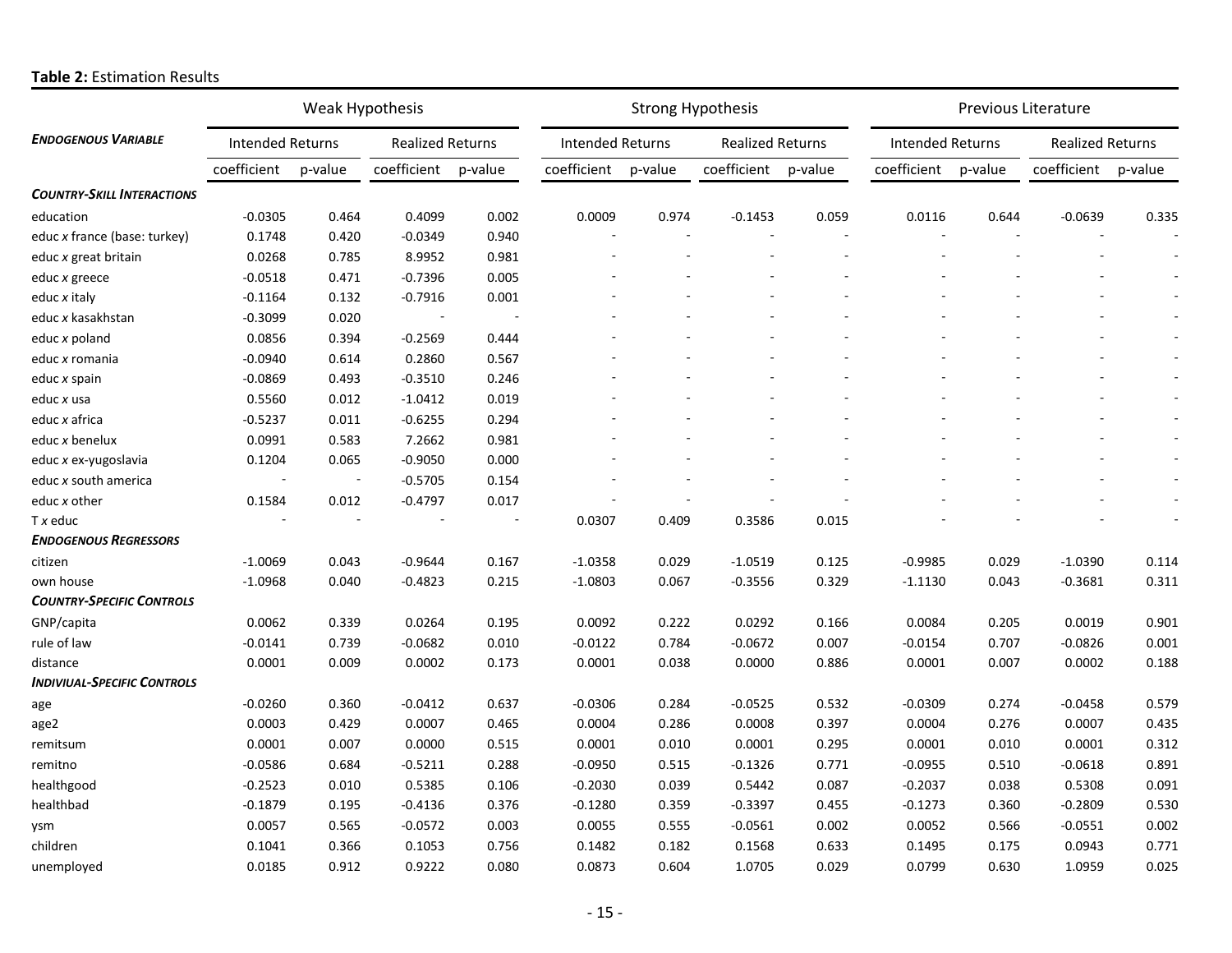#### **Table 2:** (continued)

|                                    | Weak Hypothesis         |                          |                          |                          | <b>Strong Hypothesis</b> |         |                          |                | <b>Previous Literature</b>  |         |                         |         |
|------------------------------------|-------------------------|--------------------------|--------------------------|--------------------------|--------------------------|---------|--------------------------|----------------|-----------------------------|---------|-------------------------|---------|
| <b>ENDOGENOUS VARIABLE</b>         | <b>Intended Returns</b> |                          | <b>Realized Returns</b>  |                          | <b>Intended Returns</b>  |         | <b>Realized Returns</b>  |                | <b>Intended Returns</b>     |         | <b>Realized Returns</b> |         |
|                                    | coefficient             | p-value                  | coefficient              | p-value                  | coefficient              | p-value | coefficient              | p-value        | coefficient                 | p-value | coefficient             | p-value |
| partner german                     | 0.1145                  | 0.385                    | $-1.6898$                | 0.001                    | 0.0629                   | 0.624   | $-1.6938$                | 0.001          | 0.0611                      | 0.632   | $-1.6182$               | 0.001   |
| partner no                         | 0.1427                  | 0.385                    | 0.6293                   | 0.164                    | 0.1380                   | 0.402   | 0.5386                   | 0.214          | 0.1377                      | 0.401   | 0.4761                  | 0.266   |
| partner_different                  | 0.2196                  | 0.174                    | $-0.0050$                | 0.993                    | 0.2127                   | 0.203   | 0.0176                   | 0.973          | 0.2094                      | 0.207   | 0.1905                  | 0.700   |
| partner_separated                  | $-0.0063$               | 0.979                    | $-0.4019$                | 0.590                    | 0.0444                   | 0.846   | $-0.1750$                | 0.792          | 0.0484                      | 0.832   | 0.0658                  | 0.919   |
| prestige                           | 0.0060                  | 0.145                    | $-0.0058$                | 0.661                    | 0.0074                   | 0.062   | 0.0035                   | 0.771          | 0.0073                      | 0.064   | 0.0065                  | 0.588   |
| readgerman                         | $-0.3825$               | 0.000                    | $-0.5882$                | 0.096                    | $-0.3974$                | 0.000   | $-0.7182$                | 0.036          | $-0.3941$                   | 0.000   | $-0.7951$               | 0.019   |
| speakgerman                        | $-0.2152$               | 0.054                    | $-0.4770$                | 0.237                    | $-0.2354$                | 0.033   | $-0.5198$                | 0.178          | $-0.2324$                   | 0.035   | $-0.4506$               | 0.237   |
| <b>SOURCE-COUNTRY DUMMIES</b>      |                         |                          |                          |                          |                          |         |                          |                |                             |         |                         |         |
| france (base: turkey)              | $-1.5541$               | 0.531                    | $-0.2550$                | 0.964                    | 0.4444                   | 0.344   | 1.2710                   | 0.291          | 0.3574                      | 0.424   | 0.8966                  | 0.439   |
| great britain                      | $-0.3218$               | 0.794                    | $-151.1389$              | 0.980                    | $-0.1765$                | 0.675   | $-1.7295$                | 0.239          | $-0.2239$                   | 0.580   | $-1.4734$               | 0.305   |
| greece                             | 1.0065                  | 0.191                    | 6.7026                   | 0.012                    | 0.4673                   | 0.091   | 0.4613                   | 0.580          | 0.3818                      | 0.117   | 0.1241                  | 0.869   |
| italy                              | 1.3074                  | 0.106                    | 6.7656                   | 0.007                    | 0.1559                   | 0.595   | $-0.3854$                | 0.666          | 0.1084                      | 0.688   | $-0.2970$               | 0.727   |
| kasakhstan                         | 2.2044                  | 0.145                    |                          | $\overline{\phantom{a}}$ | $-0.6740$                | 0.175   | $\overline{\phantom{a}}$ | $\sim$         | $-0.8255$                   | 0.063   |                         |         |
| poland                             | $-0.8560$               | 0.499                    | $-0.0330$                | 0.994                    | 0.1895                   | 0.616   | $-1.3405$                | 0.265          | 0.0714                      | 0.837   | $-2.3166$               | 0.046   |
| romania                            | 1.2853                  | 0.570                    | $-4.7337$                | 0.495                    | 0.3213                   | 0.511   | 1.7468                   | 0.162          | 0.1457                      | 0.739   | 0.0182                  | 0.987   |
| spain                              | 1.3040                  | 0.297                    | 2.4555                   | 0.425                    | 0.4913                   | 0.160   | $-0.2707$                | 0.797          | 0.4148                      | 0.198   | $-0.4452$               | 0.655   |
| usa                                | $-7.4734$               | 0.009                    | 10.2794                  | 0.086                    | $-0.3141$                | 0.646   | $-1.9337$                | 0.278          | $-0.3618$                   | 0.571   | $-0.9958$               | 0.509   |
| africa                             | 5.5791                  | 0.008                    | 7.3628                   | 0.306                    | 0.2921                   | 0.419   | $-1.8972$                | 0.472          | 0.2171                      | 0.520   | 0.3962                  | 0.788   |
| benelux                            | $-0.7836$               | 0.752                    | $-132.3133$              | 0.981                    | 0.3423                   | 0.545   | 0.2528                   | 0.872          | 0.2463                      | 0.652   | $-0.9867$               | 0.581   |
| ex-yugoslavia                      | $-0.9273$               | 0.160                    | 9.3803                   | 0.000                    | 0.4091                   | 0.099   | 2.1346                   | 0.009          | 0.2629                      | 0.139   | 0.5691                  | 0.295   |
| south america                      |                         | $\overline{\phantom{a}}$ | 6.3157                   | 0.216                    |                          |         | $-0.3413$                | 0.847          | $\mathcal{L}_{\mathcal{A}}$ |         | 0.4757                  | 0.746   |
| other                              | $-1.6204$               | 0.026                    | 4.0539                   | 0.089                    | 0.1797                   | 0.490   | 0.4470                   | 0.605          | 0.0818                      | 0.713   | $-0.4390$               | 0.571   |
| <b>RESIDUAL CORRELATION COEFF.</b> |                         |                          |                          |                          |                          |         |                          |                |                             |         |                         |         |
| rho12                              | 0.5493                  | 0.043                    |                          |                          | 0.470                    | 0.064   |                          |                | 0.4695                      | 0.054   |                         |         |
| rho13                              | 0.4698                  | 0.179                    |                          |                          | 0.461                    | 0.236   |                          |                | 0.4838                      | 0.185   |                         |         |
| rho23                              | 0.0422                  | 0.798                    |                          |                          | 0.063                    | 0.696   |                          |                | 0.0633                      | 0.693   |                         |         |
|                                    | test statistic          | p-value                  | teststatistic            | p-value                  | teststatistic            | p-value | teststatistic            | p-value        | teststatistic               | p-value | teststatistic           | p-value |
| <b>Wald Test: Residual Corr.</b>   | 11.27(3)                | 0.010                    | $\overline{\phantom{a}}$ | $\overline{\phantom{a}}$ | 9.26(3)                  | 0.026   | $\overline{\phantom{a}}$ |                | 9.65(3)                     | 0.022   |                         |         |
| <b>LR-Test:</b> educ x country     | 33.13 (13)              | 0.001                    | 49.74 (13)               | 0.000                    |                          |         |                          | $\blacksquare$ |                             |         |                         |         |
| <b>OVERALL SIGNIFICANCE</b>        | 803.72 (78)             | 0.000                    | 387.39 (106)             | 0.000                    | 710.36 (65)              | 0.000   | 349.27 (80)              | 0.000          | 712.00 (65)                 | 0.000   | 337.64 (80)             | 0.000   |
| <b>NUMBER OF OBSERVATIONS</b>      | 1166                    |                          | 1383                     |                          | 1166                     |         | 1383                     |                | 1166                        |         | 1383                    |         |

NOTE: IN THE CASE OF INTENDED RETURNS THE ESTIMATION RESULTS FOR EQUATION TWO AND THREE ARE GIVEN IN TABLE 3 IN THE APPENDIX, THE RESULTS FOR ALTERNATIVE 2 OF THE MULTINOMIAL LOGIT ESTIMATION ARE PRESENTED IN TABLE 4 IN THE APPENDIX, COUNTRY BASE GROUP IS TURKEY, THE CONSTANT AND DUMMY VARIABLES INDICATING MISSING OBSERVATIONS FOR REMITTANCES, YSM, SPEAKGERMAN, READGERMAN, CONTEXT DATA AND THE INTERACTION TERM OF *EDUCATION AND MISSING GINI-COEFFICIENTS ARE NOT REPORTED*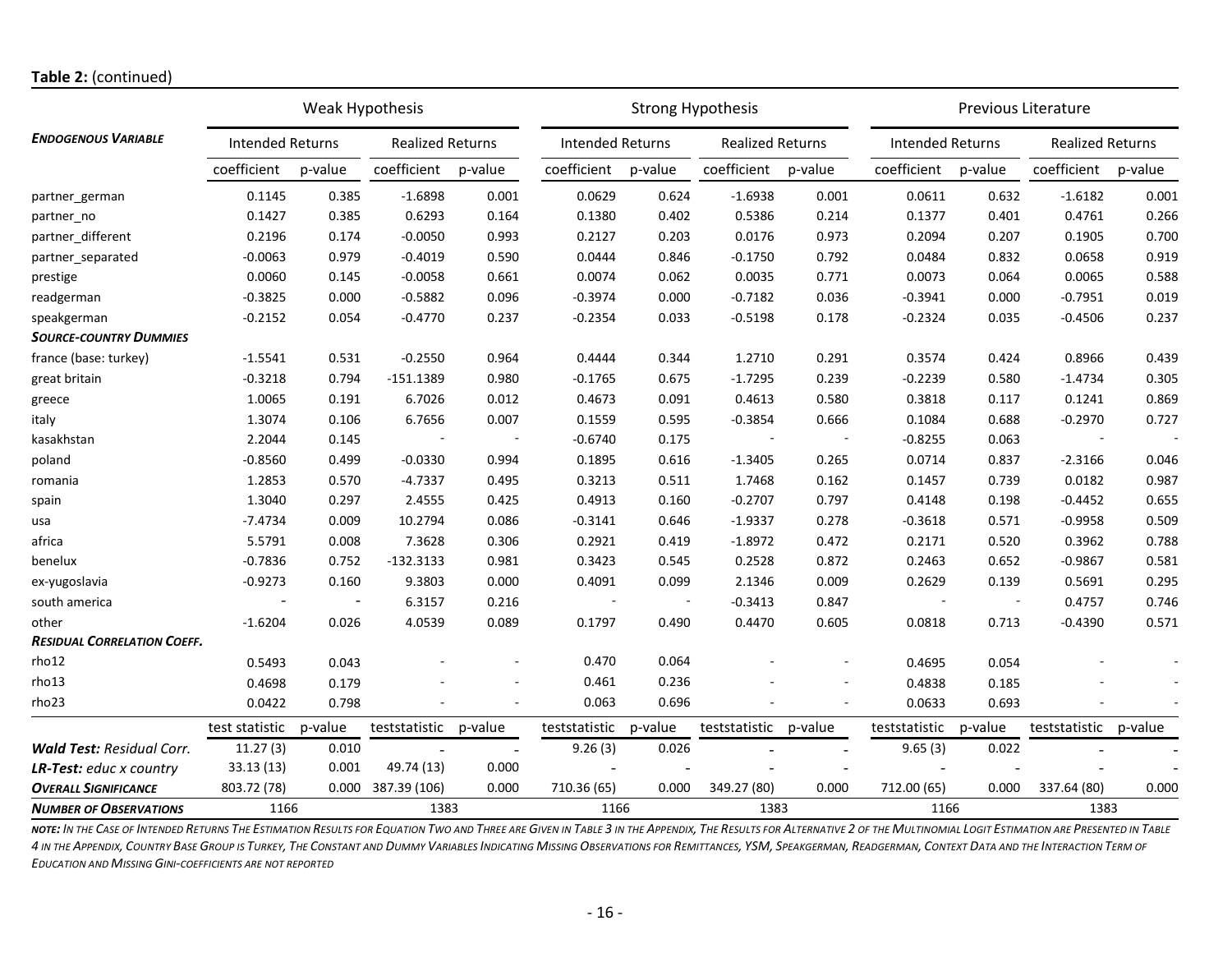#### **6. Conclusion**

More than ten years after the seminal paper by Borjas and Bratsberg (1996) modeling the impact of skills on remigration the empirical evidence on that theory is still mixed. This paper sheds light on that issue. We deduct two hypotheses from Borjas and Bratsberg (1996) theory, a weak one and a strong one. The weak hypothesis states that the skill effect on remigration is country specific whereas the strong hypothesis additionally argues that the impact of skills on remigration depends on the ratio of return to skills in the source country relative to the host country. Using the GSOEP supplemented with several context variables we test the hypotheses by Borjas and Bratsberg (1996) separately while allowing for endogeneity of host country specific capital. To our knowledge this is the first study formalizing and testing the hypotheses stated by Borjas and Bratsberg (1996) in this direct way using micro-level data.

In general, our findings give strong support for the theory by Borjas and Bratsberg (1996). Our main results prove to be robust to the different endogenous variables and estimation techniques employed. Yet, on closer inspection our inquiry also shows the remarkable differences resulting from the quite distinct theoretical measurement concepts connected with intended and realized returns. For example, the problem of endogeneity, the impact of distance between the host and source country, the effects of host country specific capital as well as the political stability depend on the endogenous variable used.

Finally, a sensitivity analysis shows that the insignificance of education reported in previous studies is due to the negligence of country specific skill effects in the empirical tests commonly conducted and should not be interpreted as falsification of Borjas' and Bratsberg's (1996) theory.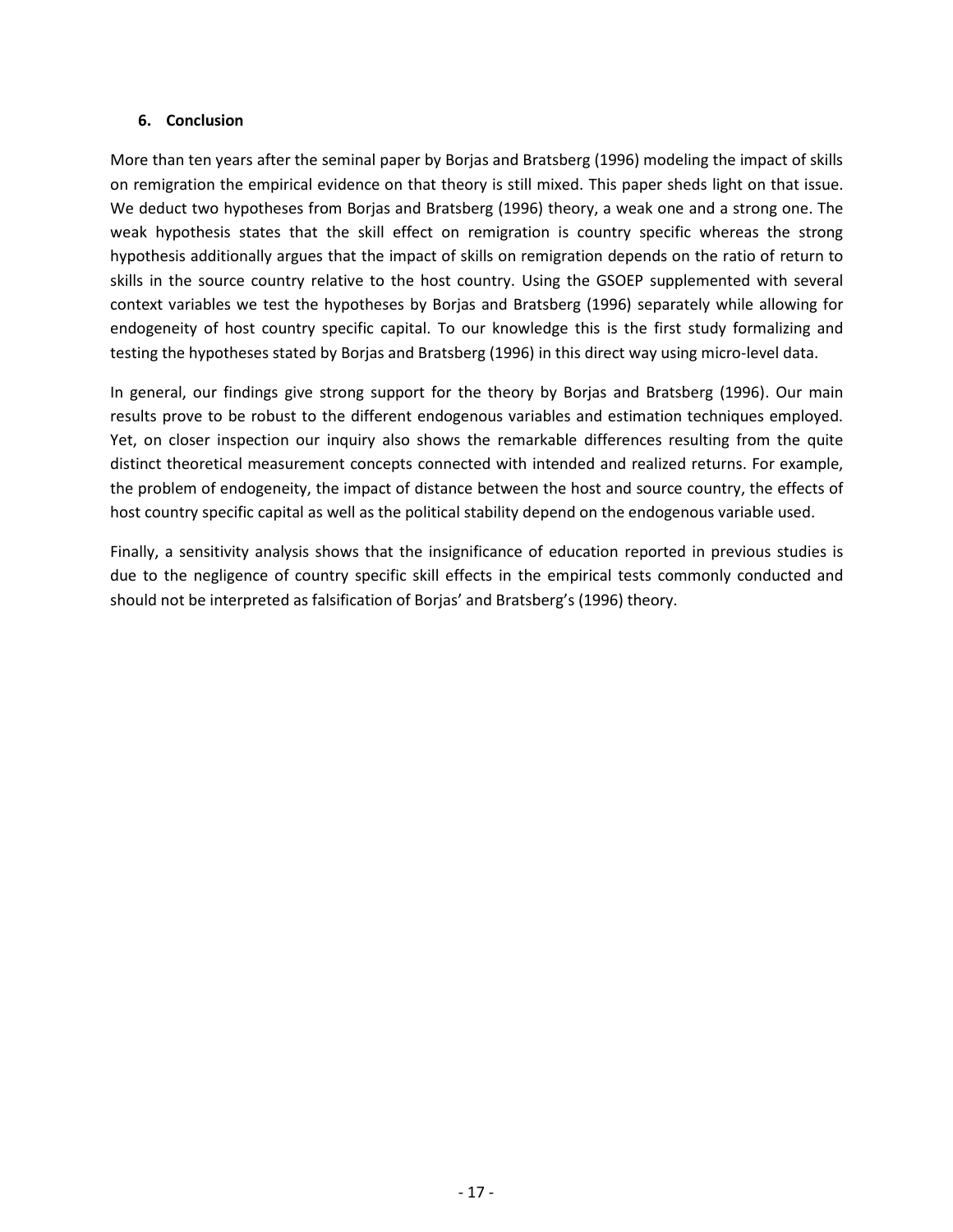#### **References**

Barrett A, Trace F (1998) Who is coming back? The educational profile of returning migrants in the 1990s. Irish Banking Review (Summer): 38-52.

Björklund A, Kjellström C (2002) Estimating the return to investments in education: how useful is the standard Mincer equation? Economics of Education Review 21: 195–210.

Blundell R, Smith RJ (1993) Simultaneous microeconometric models with censored or qualitative dependent variables. In: Maddala GS, Rao CR, Vinod HD (ed) Handbook of statistics 11. North Holland, Amsterdam 117-143.

Borjas GJ, Bratsberg B (1996) Who leaves? The outmigration of the foreign-born. The Review of Economics and Statistics 78(1): 165-176.

Börsch-Supan A, Hajivassiliou VA (1993) Smooth unbiased multivariate probability simulators for maximum likelihood estimation of limited dependent variable models. Journal of Econometrics 58(3): 347-368.

Cameron AC, Trivedi PK (2005) Microeconometrics – Methods and applications. Cambridge University Press, Cambridge.

Chiswick BR, Miller PW (2009) The international transferability of immigrants' human capital. Economics of Education Review 28(2): 162-169.

Constant A, Massey DS (2002) Return Migration by German Guestworkers: Neoclassical versus New Economic Theories. International Migration 40(4): 5-38.

Constant A, Massey DS (2003) Self-selection, earnings, and out-migration: A longitudinal study of immigrants to Germany. Journal of Population Economics 16(4): 631-653.

DaVanzo J (1983) Repeat Migration in the United States: Who moves back and who moves on? The Review of Economics and Statistics 65(4): 552-559.

Dustman C, Bentolila S, Faini R (1996) Return Migration: The European Experience. Economic Policy 11(22): 213-250.

Dustmann C (2003) Children and Return Migration. Journal of Population Economics 16(4): 815-830.

Greene WH (2008) Econometric analysis.  $6<sup>th</sup>$  edition, Pearson Education, Upper Saddle River (NJ).

Heston A, Summers R, Aten B (2009) Penn World Table Version 6.3, Center for International Comparisons of Production, Income and Prices at the University of Pennsylvania

Hunt J (2004) Are migrants more skilled than non-migrants? Repeat, return and same-employer migrants. Canadian Journal of Economics 37(4): 830-849.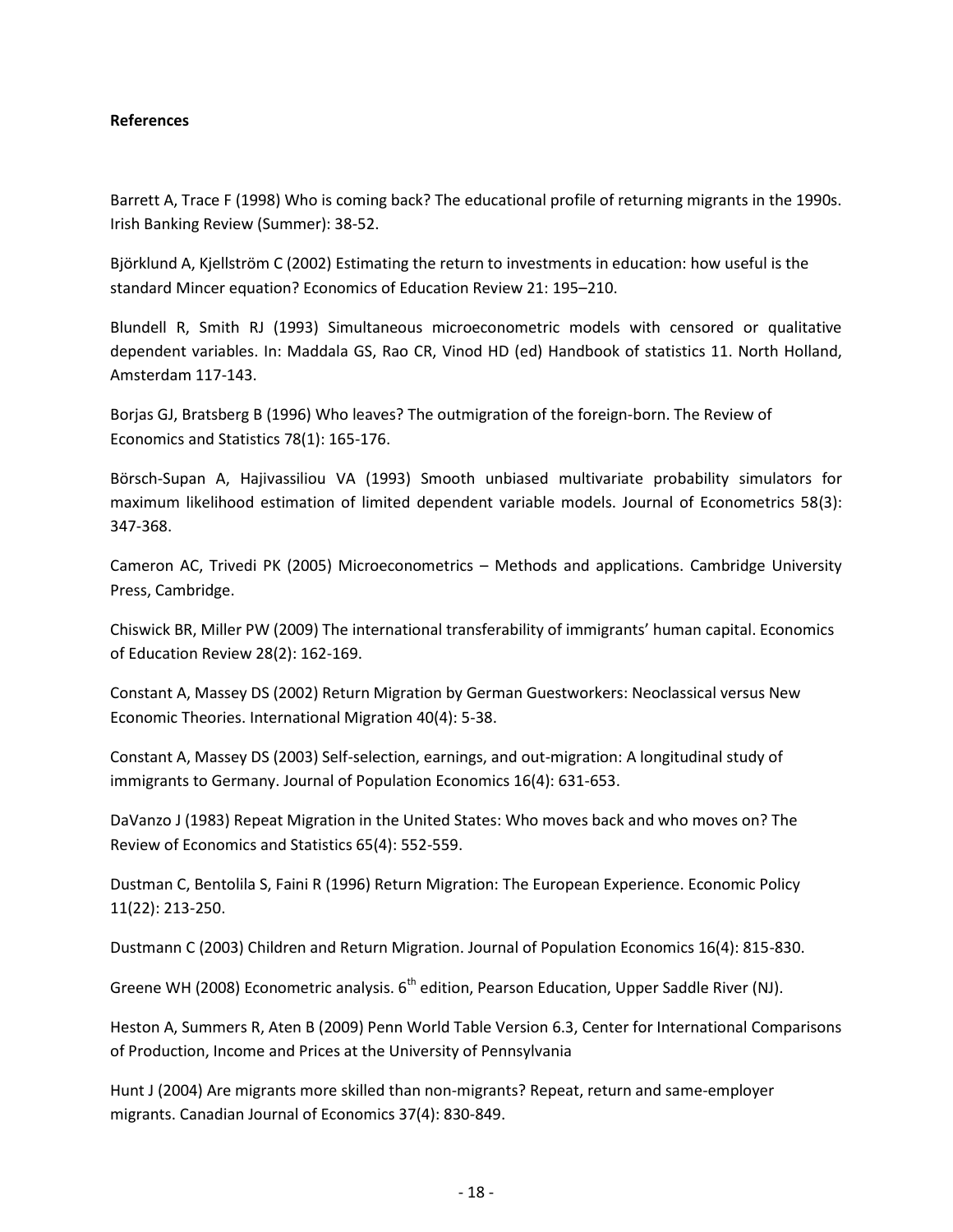Kirdar MG (2009) Labor Market Outcomes, Savings Accumulation, and Return Migration. Labour Economics 16(4): 418-428.

Reagan PB, Olson RJ (2000) You can go home again: Evidence from Longitudinal Data. Demography 37(3): 339-350.

Rooth DO, Saarela J (2007) Selection in migration and return migration: Evidence from micro data. Economics Letters 94: 90-95.

Steiner V, Velling J (1994) Re-Migration Behaviour and Expected Duration of Stay of Guest Workers in Germany. In: Steinmann G (ed) The Economic Consequences of Immigration to Germany. Physika, Heidelberg 101-119.

Terracol A (2002) TRIPROBIT: Stata module to estimate trivariate probit model using the GHK simulator, Statistical Software Components S424302, Boston College Department of Economics.

University of California (2010) Global: UN Migrants, Population. Migration News 17(1), online available: http://migration.ucdavis.edu/MN/comments.php?id=3585\_0\_5\_0.

Wagner G, Frick J, Schupp J (2007) The German Socio-Economic Panel Study (SOEP) – Scope, Evolution and Enhancements. In: Schmollers Jahrbuch (Journal of Applied Social Science Studies) 127(1): 139-169.

Wilde J (2001) Simultaneity in multiple equation hybrid models with endogenous dummy regressors. Journal of the German Statistical Society 85: 267-281.

World Bank (2007) World Development Indicators, Development Data Group, Washington.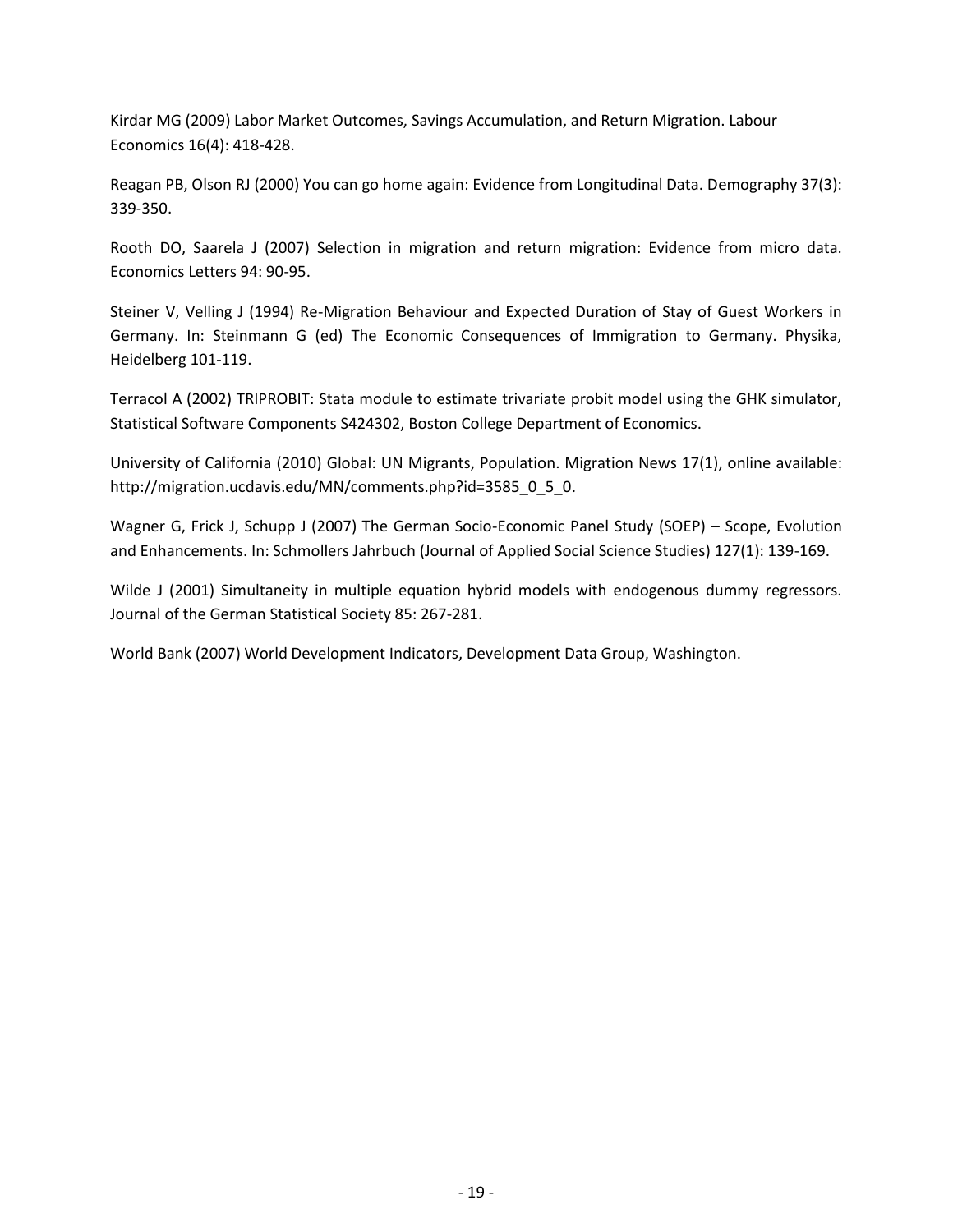#### **Appendix**

|                              | Weak Hypothesis |         | <b>Strong Hypothesis</b> |         | Previous Literature |         |  |
|------------------------------|-----------------|---------|--------------------------|---------|---------------------|---------|--|
| <b>ENDOGENOUS VARIABLE</b>   |                 |         | Own House (Equation 2)   |         |                     |         |  |
|                              | coefficient     | p-value | coefficient              | p-value | coefficient         | p-value |  |
| <b>ENDOGENOUS REGRESSORS</b> |                 |         |                          |         |                     |         |  |
| citizen                      | 0.2220          | 0.147   | 0.2045                   | 0.178   | 0.2041              | 0.177   |  |
| <b>CONTROL VARIABLES</b>     |                 |         |                          |         |                     |         |  |
| age                          | 0.0173          | 0.000   | 0.0174                   | 0.000   | 0.0174              | 0.000   |  |
| <b>INSTRUMENTS</b>           |                 |         |                          |         |                     |         |  |
| married                      | $-0.0435$       | 0.752   | $-0.0431$                | 0.758   | $-0.0412$           | 0.767   |  |
| schooling no                 | $-0.3077$       | 0.047   | $-0.3321$                | 0.052   | $-0.3350$           | 0.046   |  |
| schooling_hi                 | 0.4258          | 0.001   | 0.4315                   | 0.001   | 0.4326              | 0.001   |  |
| density                      | $-0.0002$       | 0.077   | $-0.0002$                | 0.068   | $-0.0002$           | 0.069   |  |
| number of children           | 0.1403          | 0.001   | 0.1401                   | 0.001   | 0.1399              | 0.001   |  |
| car                          | 0.3689          | 0.001   | 0.3697                   | 0.001   | 0.3698              | 0.001   |  |
| wage                         | 0.0002          | 0.000   | 0.0002                   | 0.002   | 0.0002              | 0.002   |  |

# **Table 3:** Estimation Results for Equations (2) and (3)

| <b>ENDOGENOUS VARIABLE</b>    | Citizen (Equation 3) |         |             |         |             |         |  |  |  |
|-------------------------------|----------------------|---------|-------------|---------|-------------|---------|--|--|--|
|                               | coefficient          | p-value | coefficient | p-value | coefficient | p-value |  |  |  |
| <b>CONTROL VARIABLES</b>      |                      |         |             |         |             |         |  |  |  |
| unemployed                    | 0.2572               | 0.073   | 0.2509      | 0.085   | 0.2509      | 0.085   |  |  |  |
| rule of law                   | 0.0902               | 0.000   | 0.0933      | 0.000   | 0.0932      | 0.000   |  |  |  |
| <b>INSTRUMENTS</b>            |                      |         |             |         |             |         |  |  |  |
| marriedgerman                 | $-0.6661$            | 0.004   | $-0.6621$   | 0.006   | $-0.6619$   | 0.006   |  |  |  |
| xenophobia                    | 0.0446               | 0.742   | 0.0386      | 0.781   | 0.0383      | 0.782   |  |  |  |
| feelgood                      | 0.1591               | 0.000   | 0.1568      | 0.000   | 0.1574      | 0.000   |  |  |  |
| feeldisplaced                 | $-0.6209$            | 0.001   | $-0.6227$   | 0.002   | $-0.6231$   | 0.002   |  |  |  |
| feelbackhome                  | $-0.4103$            | 0.003   | $-0.3893$   | 0.005   | $-0.3886$   | 0.005   |  |  |  |
| feeldiscriminated             | $-0.0323$            | 0.792   | $-0.0404$   | 0.744   | $-0.0375$   | 0.762   |  |  |  |
| aussiedler                    | 2.8761               | 0.000   | 2.8732      | 0.000   | 2.8699      | 0.000   |  |  |  |
| gastarbeiter                  | $-1.2089$            | 0.000   | $-1.2403$   | 0.000   | $-1.2376$   | 0.000   |  |  |  |
| i90                           | 2.7234               | 0.000   | 2.7391      | 0.000   | 2.7406      | 0.000   |  |  |  |
| i00                           | 2.7335               | 0.000   | 2.7452      | 0.000   | 2.7457      | 0.000   |  |  |  |
| <b>NUMBER OF OBSERVATIONS</b> |                      |         | 1166        |         |             |         |  |  |  |

 $-ORY$ **note:** The Constant and Dummy Variables Indicating Missing Observations for YSM, Self reported feelings on Germany, and<br>Aussiedier are not reported (availarie upon request) *AUSSIEDLER ARE NOT REPORTED (AVAILABLE UPON REQUEST).*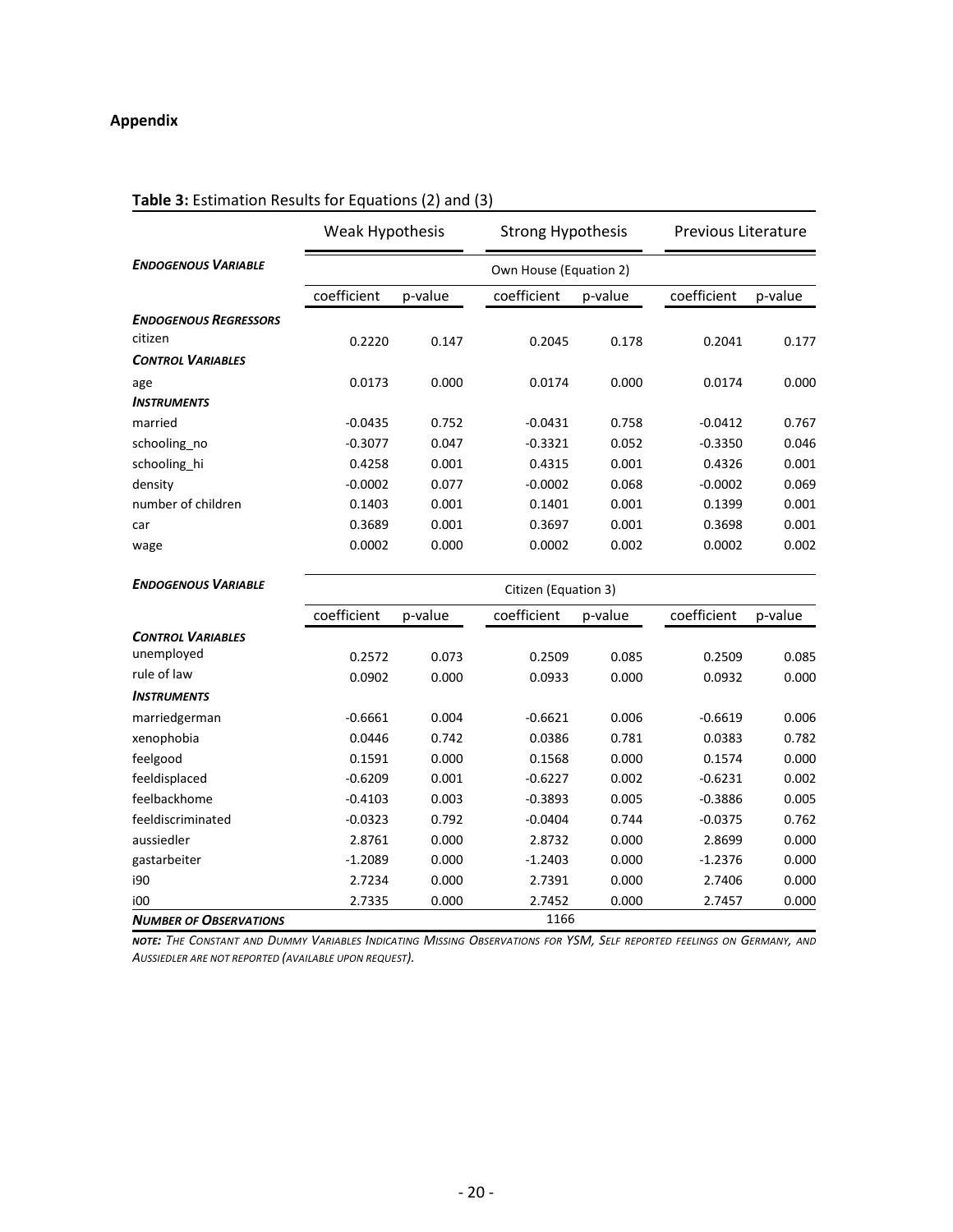|                                    | Weak Hypothesis                                       |         | <b>Strong Hypothesis</b> |         | Previous Literature |         |  |  |  |  |
|------------------------------------|-------------------------------------------------------|---------|--------------------------|---------|---------------------|---------|--|--|--|--|
| <b>ENDOGENOUS VARIABLE</b>         | Realized Returns (alternative 2: unspecified dropout) |         |                          |         |                     |         |  |  |  |  |
|                                    | coefficient                                           | p-value | coefficient              | p-value | coefficient         | p-value |  |  |  |  |
| <b>INDIVIUAL-SPECIFIC CONTROLS</b> |                                                       |         |                          |         |                     |         |  |  |  |  |
| age                                | 0.0195                                                | 0.653   | 0.0162                   | 0.708   | 0.0181              | 0.674   |  |  |  |  |
| age2                               | $-0.0004$                                             | 0.459   | $-0.0004$                | 0.488   | $-0.0004$           | 0.457   |  |  |  |  |
| remitsum                           | 0.0000                                                | 0.121   | 0.0001                   | 0.122   | 0.0000              | 0.127   |  |  |  |  |
| remitno                            | $-0.1679$                                             | 0.416   | $-0.1486$                | 0.473   | $-0.1529$           | 0.460   |  |  |  |  |
| healthgood                         | $-0.0304$                                             | 0.839   | $-0.0402$                | 0.786   | $-0.0374$           | 0.800   |  |  |  |  |
| healthbad                          | $-0.1526$                                             | 0.478   | $-0.1325$                | 0.535   | $-0.1346$           | 0.528   |  |  |  |  |
| ysm                                | 0.0118                                                | 0.209   | 0.0127                   | 0.174   | 0.0128              | 0.168   |  |  |  |  |
| employment                         | $-0.0486$                                             | 0.842   | $-0.0482$                | 0.842   | $-0.0599$           | 0.805   |  |  |  |  |
| partner_german                     | $-0.1454$                                             | 0.470   | $-0.1613$                | 0.416   | $-0.1604$           | 0.418   |  |  |  |  |
| partner_different                  | 0.0911                                                | 0.717   | 0.0379                   | 0.878   | 0.0429              | 0.862   |  |  |  |  |
| partner_separated                  | 0.3327                                                | 0.295   | 0.3015                   | 0.340   | 0.3203              | 0.310   |  |  |  |  |
| partner no                         | 0.2351                                                | 0.320   | 0.2190                   | 0.351   | 0.2146              | 0.360   |  |  |  |  |
| prestige                           | $-0.0013$                                             | 0.823   | $-0.0007$                | 0.905   | $-0.0010$           | 0.866   |  |  |  |  |
| readgerman                         | $-0.1529$                                             | 0.368   | $-0.1451$                | 0.387   | $-0.1409$           | 0.400   |  |  |  |  |
| speakgerman                        | $-0.0567$                                             | 0.719   | $-0.0647$                | 0.680   | $-0.0597$           | 0.703   |  |  |  |  |
| children                           | $-0.1227$                                             | 0.435   | $-0.1283$                | 0.410   | $-0.1374$           | 0.377   |  |  |  |  |
| citizen                            | $-0.1982$                                             | 0.401   | $-0.2054$                | 0.384   | $-0.2170$           | 0.349   |  |  |  |  |
| property                           | 0.3144                                                | 0.041   | 0.3183                   | 0.038   | 0.3104              | 0.043   |  |  |  |  |
| <b>COUNTRY-SPECIFIC CONTROLS</b>   |                                                       |         |                          |         |                     |         |  |  |  |  |
| GNP/capita                         | 0.0052                                                | 0.570   | 0.0038                   | 0.658   | 0.0035              | 0.688   |  |  |  |  |
| rule of law                        | 0.0046                                                | 0.535   | 0.0019                   | 0.802   | 0.0040              | 0.586   |  |  |  |  |
| distance                           | 0.0001                                                | 0.271   | 0.0001                   | 0.441   | 0.0001              | 0.329   |  |  |  |  |
| <b>COUNTRY-SKILL INTERACTIONS</b>  |                                                       |         |                          |         |                     |         |  |  |  |  |
| education                          | 0.0243                                                | 0.703   | $-0.0507$                | 0.159   | $-0.0367$           | 0.264   |  |  |  |  |
| educ x france                      | 1.4455                                                | 0.805   |                          |         |                     |         |  |  |  |  |
| educ x great britain               | $-0.8017$                                             | 0.829   |                          |         |                     |         |  |  |  |  |
| educ x greece                      | 0.6287                                                | 0.685   |                          |         |                     |         |  |  |  |  |
| educ x italy                       | 1.7046                                                | 0.224   |                          |         |                     |         |  |  |  |  |
| educ x poland                      | 1.4815                                                | 0.239   |                          |         |                     |         |  |  |  |  |
| educ x romania                     | $-0.3132$                                             | 0.894   |                          |         |                     |         |  |  |  |  |
| educ x spain                       | $-2.7682$                                             | 0.250   |                          |         |                     |         |  |  |  |  |
| educ x usa                         | $-2.5209$                                             | 0.608   |                          |         |                     |         |  |  |  |  |
| educ x africa                      | 3.4698                                                | 0.110   |                          |         |                     |         |  |  |  |  |
| educ x benelux                     | 2.1485                                                | 0.656   |                          |         |                     |         |  |  |  |  |
| educ x ex-yugoslavia               | 1.4348                                                | 0.225   |                          |         |                     |         |  |  |  |  |
| educ x south america               | 0.0109                                                | 0.998   |                          |         |                     |         |  |  |  |  |
| educ x other                       | 0.5685                                                | 0.554   |                          |         |                     |         |  |  |  |  |
| $Tx$ educ                          |                                                       |         | 0.0528                   | 0.323   |                     |         |  |  |  |  |
| <b>SOURCE-COUNTRY DUMMIES</b>      |                                                       |         |                          |         |                     |         |  |  |  |  |
| france                             | $-0.1528$                                             | 0.766   | 0.0679                   | 0.933   | $-0.0527$           | 0.947   |  |  |  |  |
| great britain                      | 0.0217                                                | 0.943   | $-0.2769$                | 0.712   | $-0.3177$           | 0.671   |  |  |  |  |
| greece                             | $-0.1197$                                             | 0.417   | $-0.4163$                | 0.366   | $-0.5239$           | 0.237   |  |  |  |  |
| italy                              | $-0.1862$                                             | 0.174   | $-0.0180$                | 0.966   | $-0.0670$           | 0.873   |  |  |  |  |

| Table 4: Estimation Results for the Multinomial Logit Model (alternative 2: unspecified dropout) |  |  |
|--------------------------------------------------------------------------------------------------|--|--|
|--------------------------------------------------------------------------------------------------|--|--|